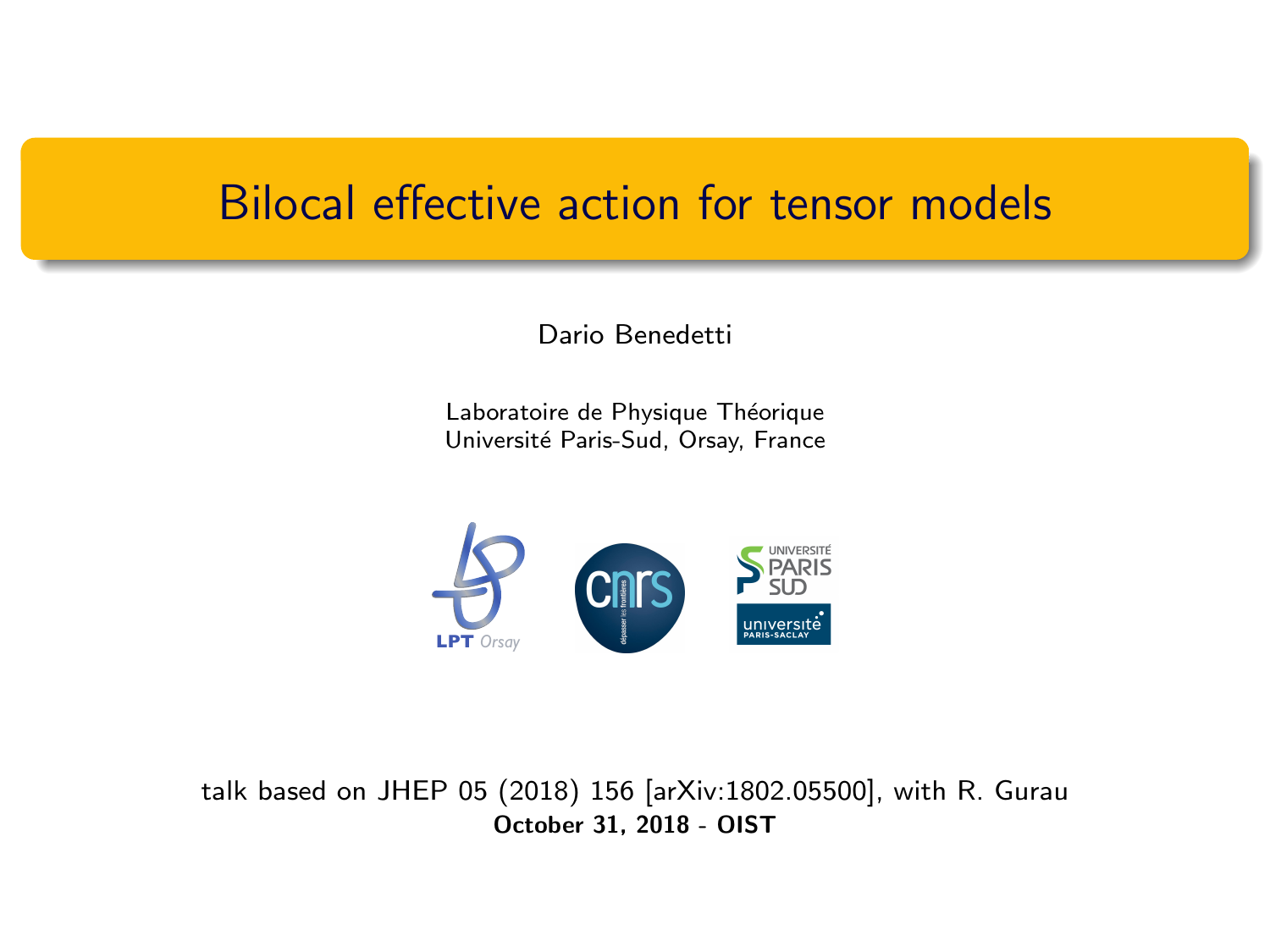## Introduction

Ricently, the melonic limit has been rediscovered in the context of  $AdS/CFT$ :

- $\bullet$  In the SYK model and in models of tensor quantum mechanics, the melonic limit leads to interesting features for a holographic description of extremal black holes
- However, SYK and tensor models have important differences

#### This talk:

In the SYK model, a bilocal action formulation plays a key role, but an analog formulation was missing for its tensorial cousins

 $\Rightarrow$  Introduce the two-particle irreducible (2PI) effective action for tensor models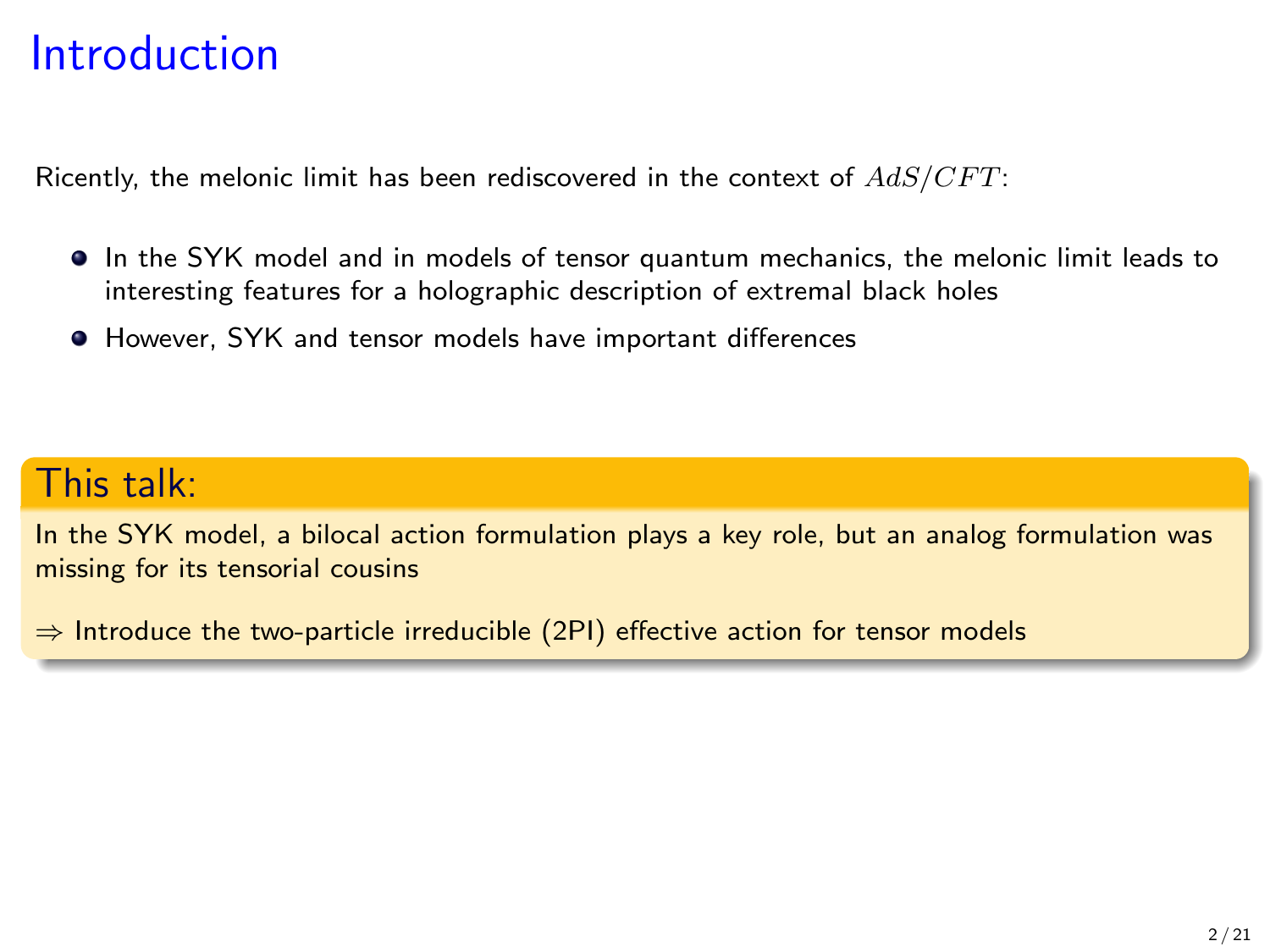## **Overview**

- **•** SYK model
- **•** Tensor models in  $d = 1$
- 2PI effective action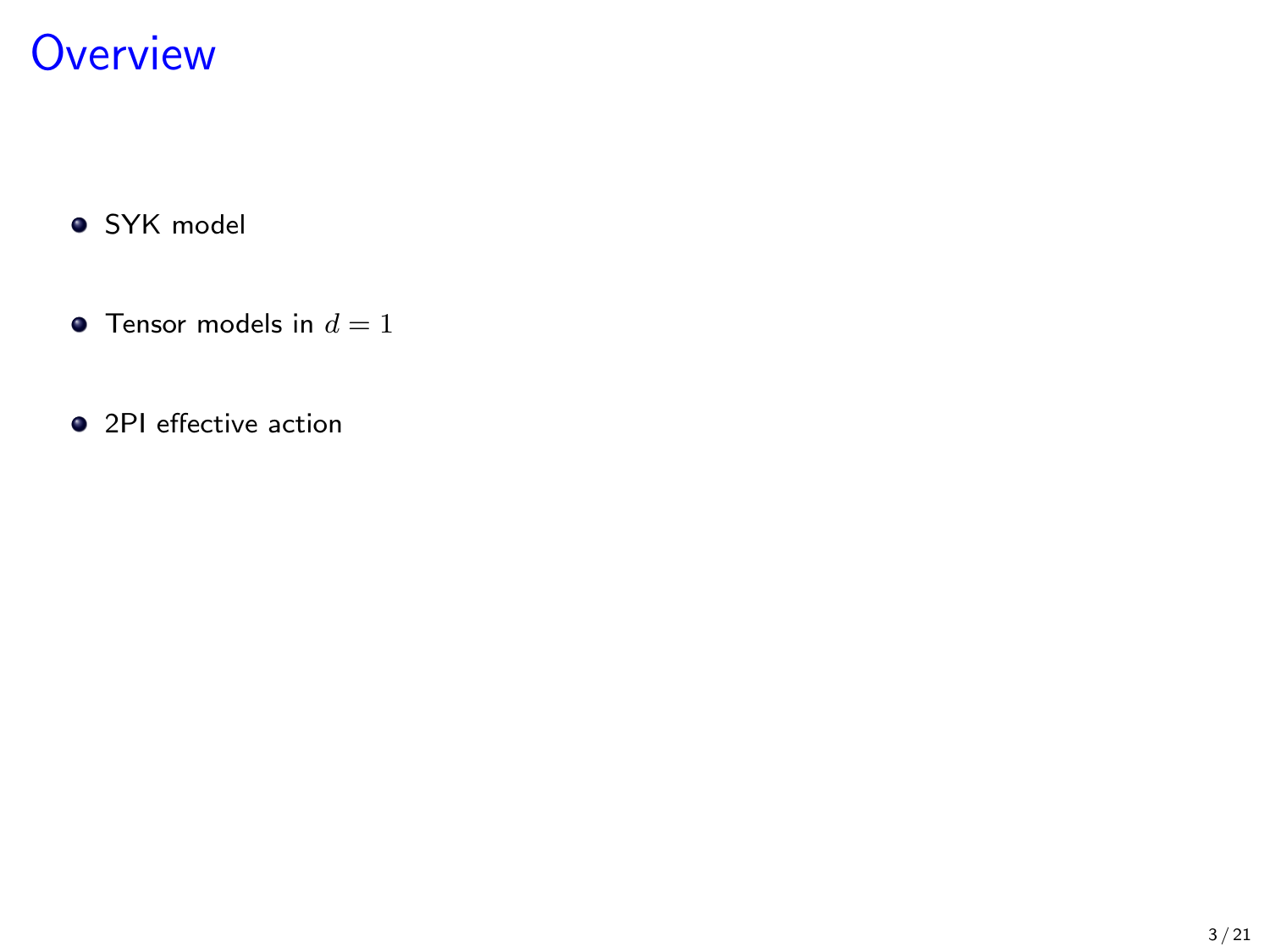# SYK model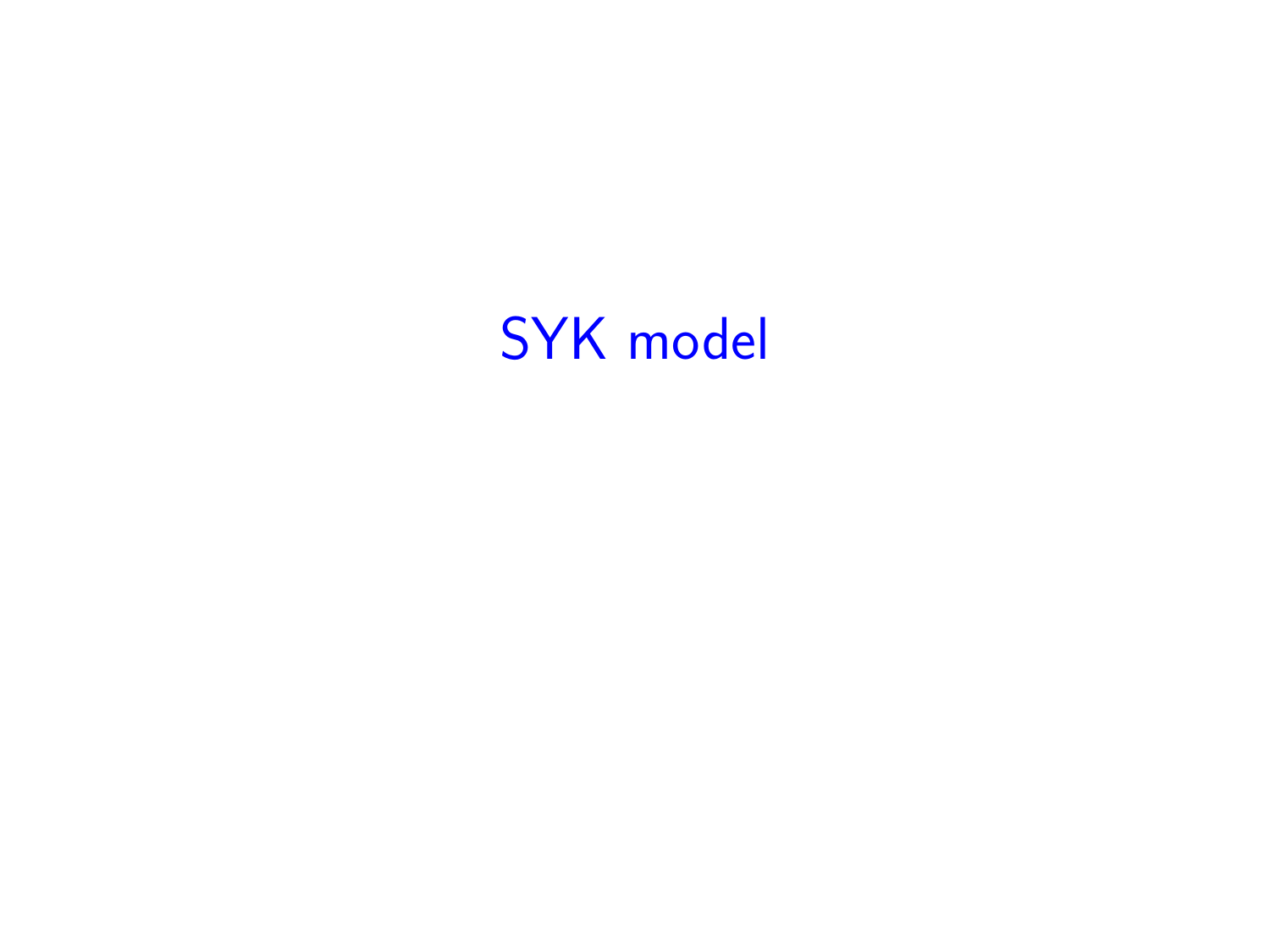## The Sachdev-Ye-Kitaev (SYK) model

A model of N Majorana fermions in  $d = 1$ : [Sachdev, Ye - 1992; Kitaev - 2015]

$$
\mathbf{S}_{\text{SYK}}[\psi] = \int dt \left( \frac{1}{2} \sum_{a=1}^{N} \psi_a \partial_t \psi_a + \frac{i^{q/2}}{q!} \sum_{a_1, \dots, a_q} J_{a_1 \dots a_q} \psi_{a_1} \dots \psi_{a_q} \right)
$$

where  $J_{a_1...a_q}$  is a random tensorial coupling, with Gaussian distribution:

$$
P[J_{a_1...a_q}] \propto \exp\left\{-\frac{N^{q-1}(J_{a_1...a_q})^2}{2(q-1)!J^2}\right\}
$$

Randomness  $\Rightarrow$  quenched average of intensive quantities, e.g. the free energy:

$$
\overline{F}=-\frac{1}{N}\overline{\ln Z}=-\frac{1}{N}\int \prod_{a_1
$$

Quenched average can be represented with new lines in connected fermionic graphs

At large- $N$ , after the quenched average on  $J_{a_1...a_q},$  the leading diagrams are melonic

<sup>[</sup>SYK], [Bonzom, Lionni, Tanasa - 2017]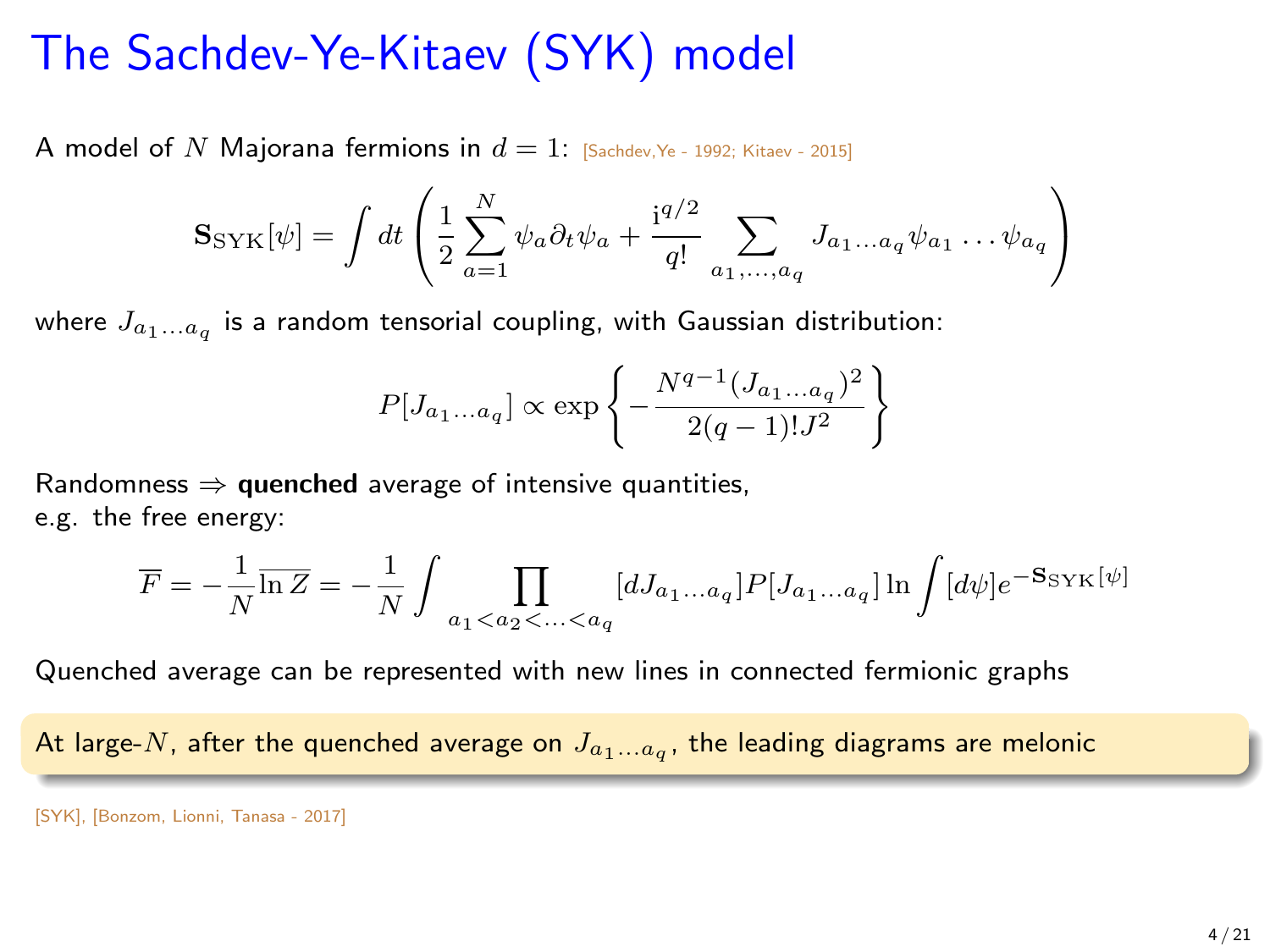Because of the melonic dominance, the large- $N$  Schwinger-Dyson equations form a closed equation for the 2-point function, e.g. for  $q = 4$ :

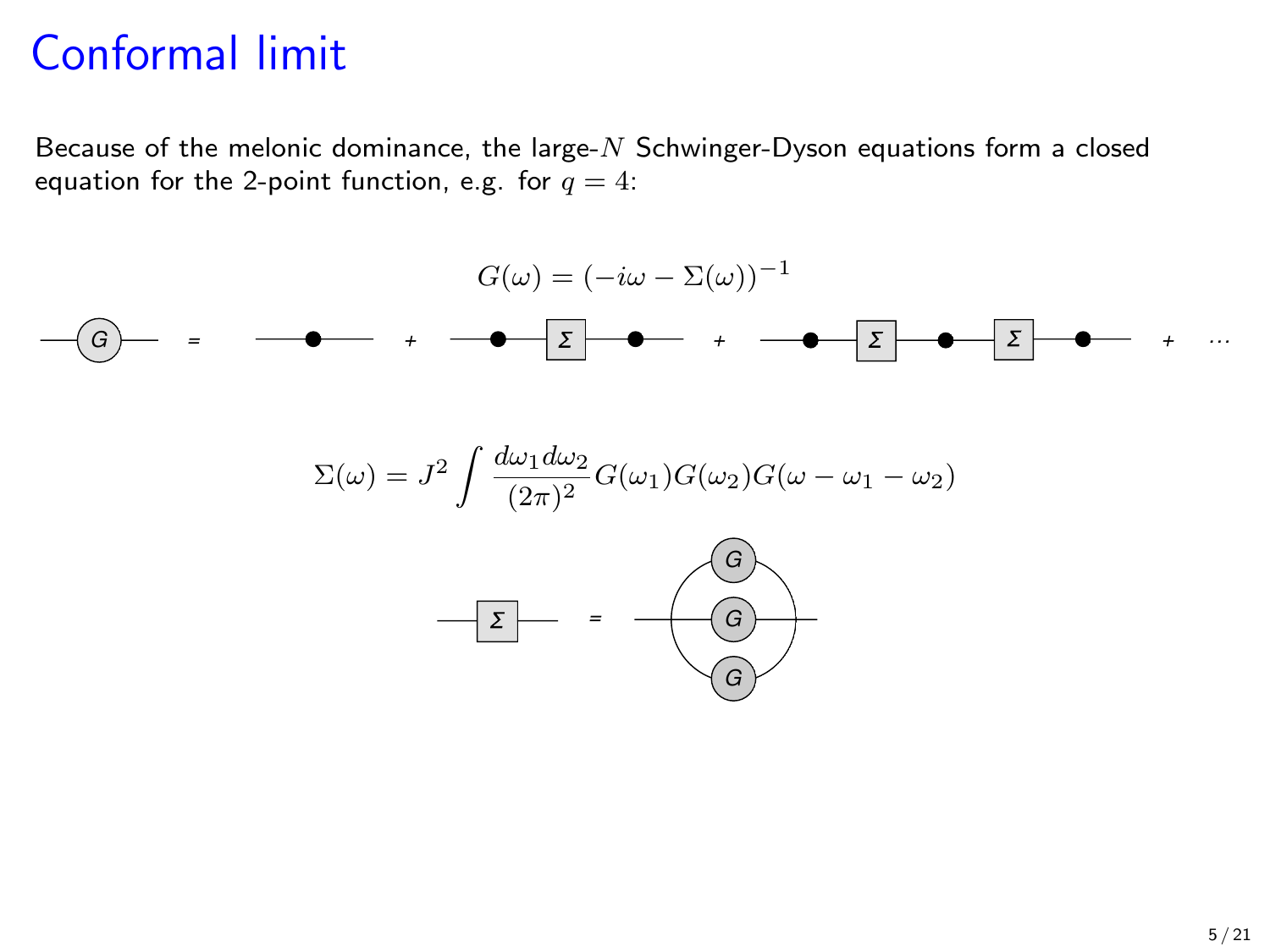Because of the melonic dominance, the large- $N$  Schwinger-Dyson equations form a closed equation for the 2-point function, e.g. for  $q = 4$ :

$$
\frac{1}{G(\omega)} = -i\omega - J^2 \int \frac{d\omega_1 d\omega_2}{(2\pi)^2} G(\omega_1) G(\omega_2) G(\omega - \omega_1 - \omega_2)
$$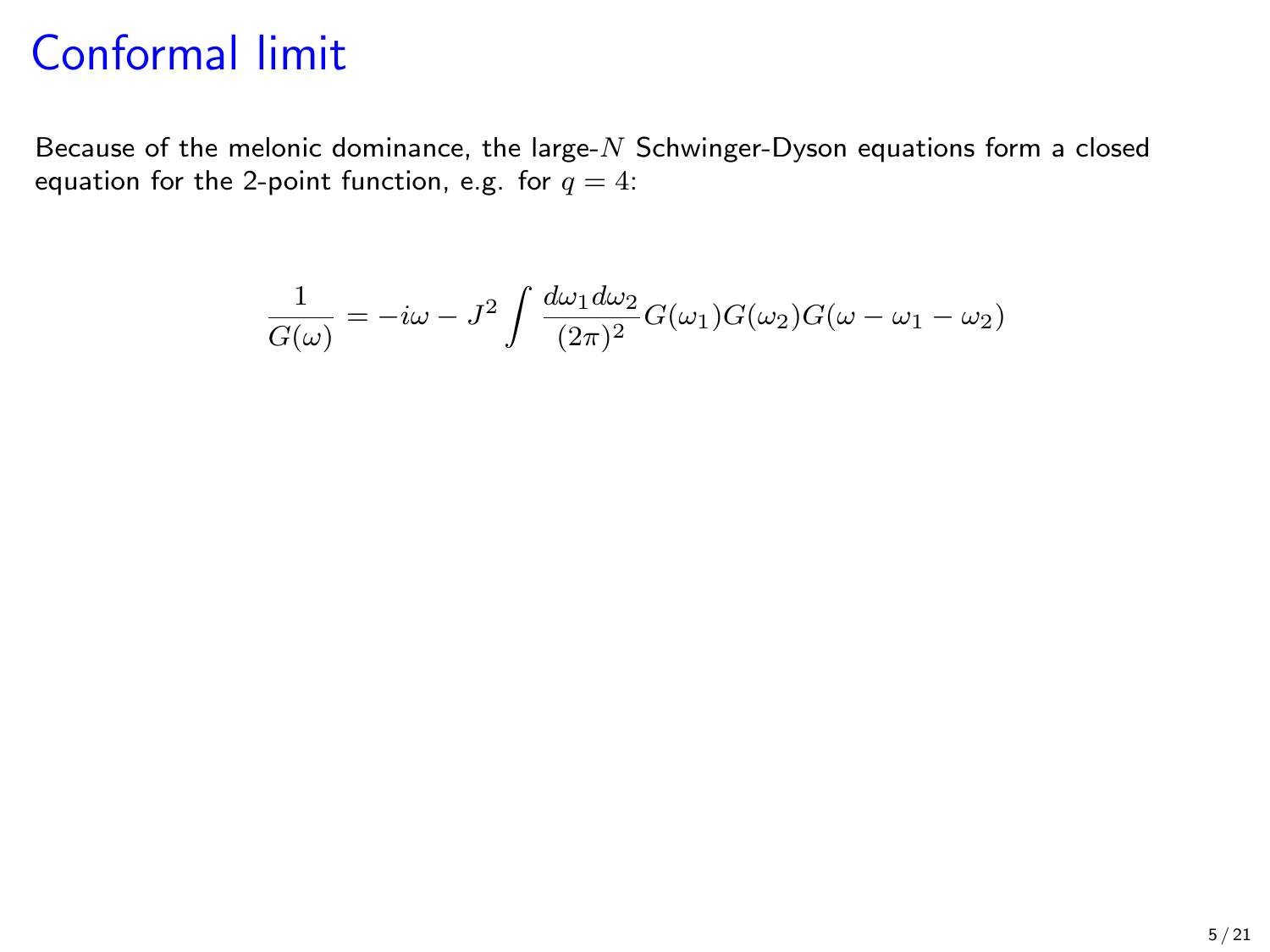Because of the melonic dominance, the large- $N$  Schwinger-Dyson equations form a closed equation for the 2-point function, e.g. for  $q = 4$ :

$$
\frac{1}{G(\omega)} = -i\omega - \overline{J^2 \int \frac{d\omega_1 d\omega_2}{(2\pi)^2} G(\omega_1) G(\omega_2) G(\omega - \omega_1 - \omega_2)}
$$

In the UV limit  $\omega \to \infty$  the self energy  $\Sigma(\omega)$  can be neglected: the theory is asymptotically free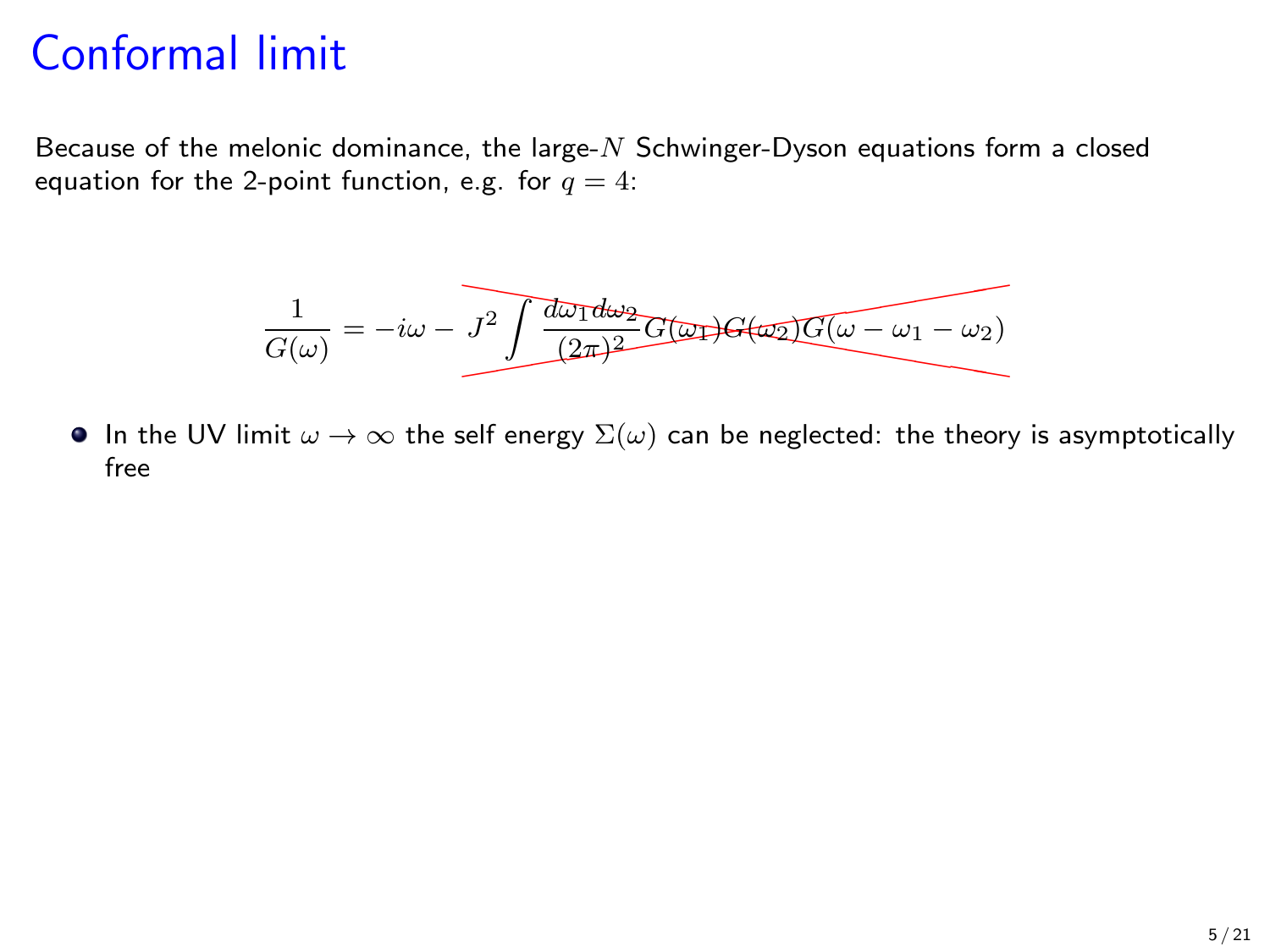Because of the melonic dominance, the large- $N$  Schwinger-Dyson equations form a closed equation for the 2-point function, e.g. for  $q = 4$ :

$$
\frac{1}{G(\omega)} = \frac{1}{\sqrt{\omega}} - J^2 \int \frac{d\omega_1 d\omega_2}{(2\pi)^2} G(\omega_1) G(\omega_2) G(\omega - \omega_1 - \omega_2)
$$

- In the UV limit  $\omega \to \infty$  the self energy  $\Sigma(\omega)$  can be neglected: the theory is asymptotically free
- $\bullet$  In the IR limit  $\omega \to 0$  the free inverse propagator (" $-i\omega$ ") can be neglected and one obtains a conformal invariant solution:

$$
G(\omega) \sim \omega^{2\Delta - 1} , \quad \Delta = 1/q
$$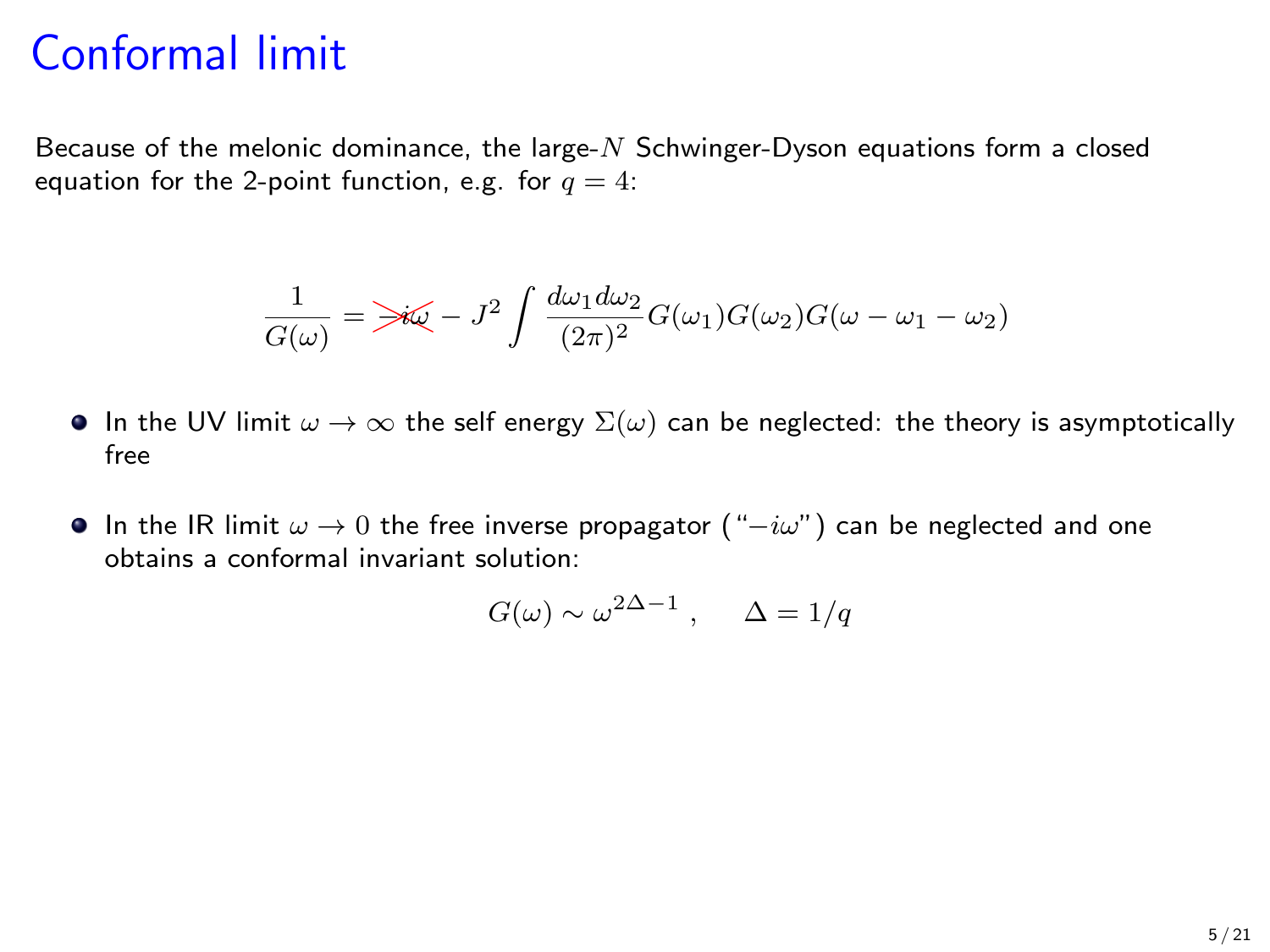## Replica trick

<sup>1</sup> A standard method for dealing with quenched average: replica trick, i.e.

$$
\overline{\ln Z} = \lim_{n \to 0} \partial_n \overline{Z^n}
$$
\n
$$
= \lim_{n \to 0} \partial_n \int \prod_{a_1 < a_2 < \dots < a_q} [dJ_{a_1 \dots a_q}] P[J_{a_1 \dots a_q}] \int \prod_{\alpha=1}^n [d\psi^{\alpha}] e^{-\mathbf{S} \mathbf{S} \mathbf{Y} \mathbf{K}[\psi^{\alpha}]} \\
= \lim_{n \to 0} \partial_n \int \left( \prod_{\alpha=1}^n [d\psi^{\alpha}] \right) e^{-\frac{1}{2} \sum_{\alpha} \int_t \psi^{\alpha}_{a} \partial_t \psi^{\alpha}_{a} + \frac{\mathbf{i}^q J^2}{2qN^q - 1} \sum_{\alpha, \beta} \int_t \psi^{\alpha}_{a_1} \dots \psi^{\alpha}_{a_q} \int_{t'} \psi^{\beta}_{a_1} \dots \psi^{\beta}_{a_q} }
$$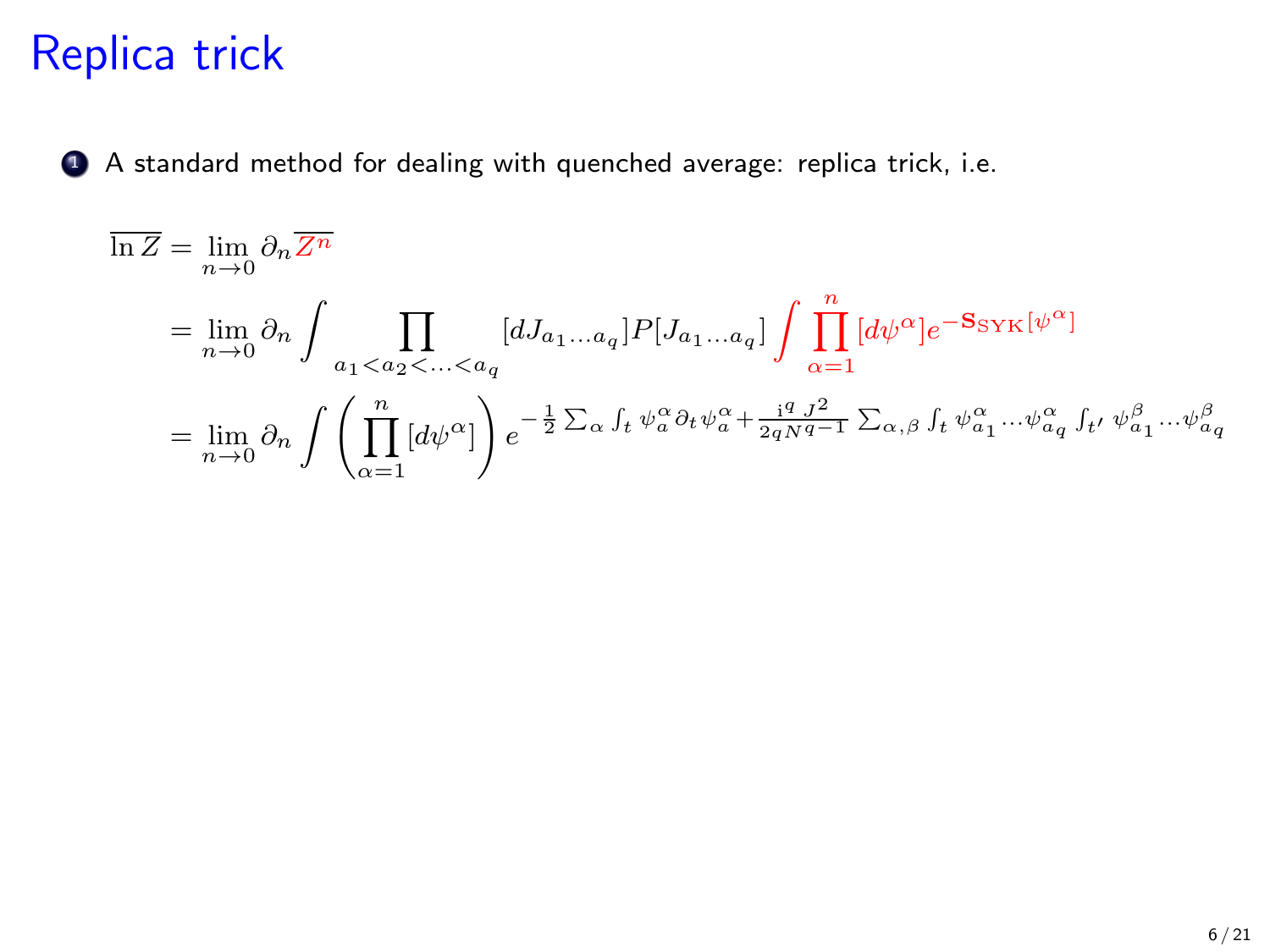### Replica trick

<sup>1</sup> A standard method for dealing with quenched average: replica trick, i.e.

$$
\overline{\ln Z} = \lim_{n \to 0} \partial_n \overline{Z^n}
$$
\n
$$
= \lim_{n \to 0} \partial_n \int \prod_{a_1 < a_2 < \dots < a_q} [dJ_{a_1 \dots a_q}] P[J_{a_1 \dots a_q}] \int \prod_{\alpha=1}^n [d\psi^{\alpha}] e^{-S_{\text{SYK}}[\psi^{\alpha}]}
$$
\n
$$
= \lim_{n \to 0} \partial_n \int \left( \prod_{\alpha=1}^n [d\psi^{\alpha}] \right) e^{-\frac{1}{2} \sum_{\alpha} \int_t \psi^{\alpha}_{a} \partial_t \psi^{\alpha}_{a} + \frac{i^q J^2}{2qN^q - 1} \sum_{\alpha, \beta} \int_t \psi^{\alpha}_{a_1} \dots \psi^{\alpha}_{a_q} \int_{t'} \psi^{\beta}_{a_1} \dots \psi^{\beta}_{a_q}}
$$

**2** Introduce bilocal variables by a Faddeev-Popov type of trick: insert

$$
1 = \int \prod_{\alpha\beta}^{1...n} [dG^{\alpha\beta}] \delta \left( N G^{\alpha\beta}(t, t') - \sum_{a} \psi_a^{\alpha}(t) \psi_a^{\beta}(t') \right)
$$
  
= 
$$
\int \prod_{\alpha\beta}^{1...n} [dG^{\alpha\beta}] [d\Sigma^{\alpha\beta}] e^{-\frac{1}{2} \int_{t, t'} \Sigma^{\alpha\beta}(t, t')} (N G^{\alpha\beta}(t, t') - \sum_a \psi_a^{\alpha}(t) \psi_a^{\beta}(t'))
$$

inside functional integral, use the constraint in the interaction part ( $\sim G^q$ ), and integrate out the fermions (now Gaussian)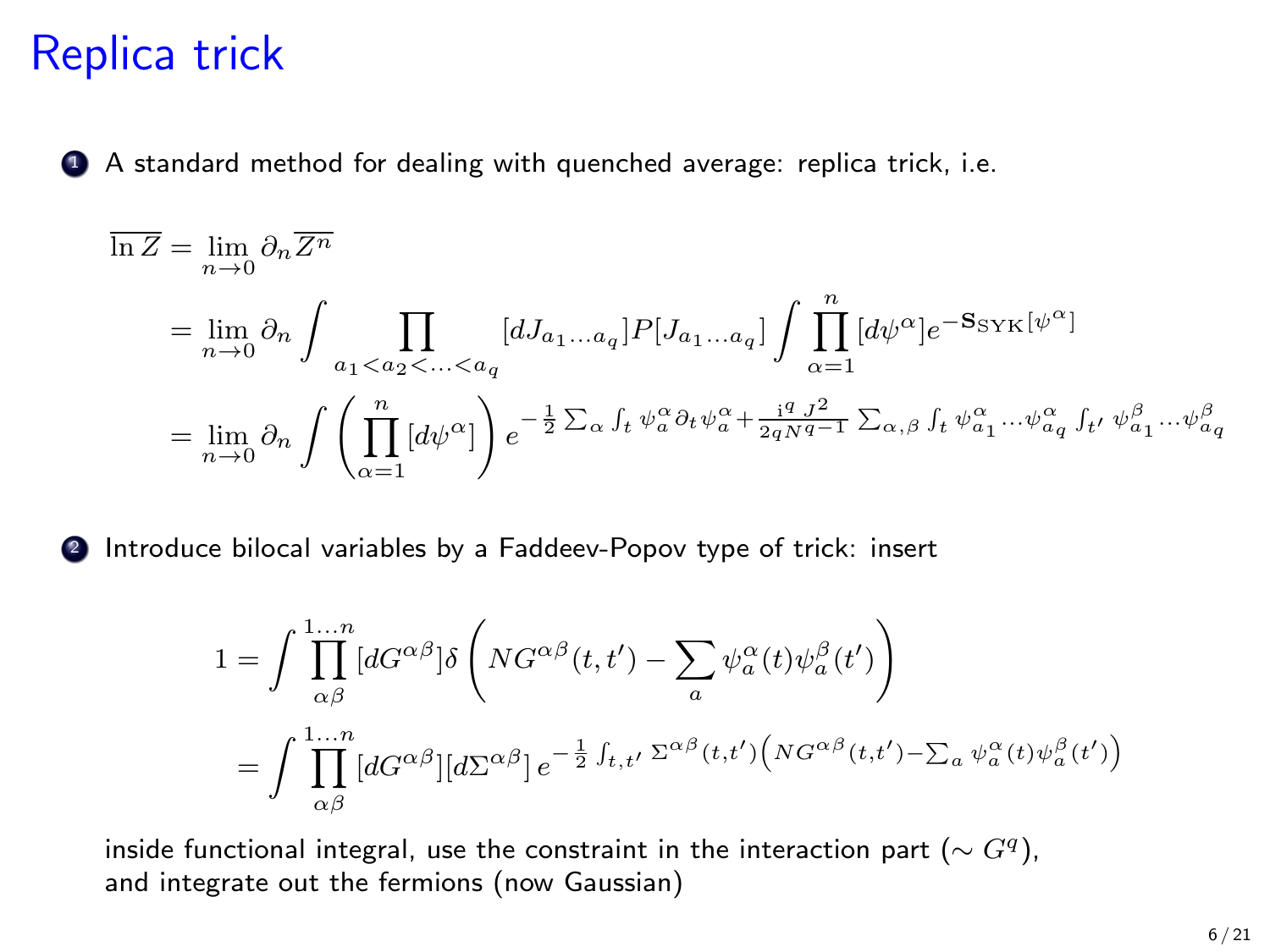### Bilocal effective action

$$
\overline{Z^n} = \int \left( \prod_{\alpha\beta}^{1...n} [dG^{\alpha\beta}][d\Sigma^{\alpha\beta}] \right) e^{-N\mathbf{S}_{\rm eff}[G,\Sigma]}
$$

where

$$
\mathbf{S}_{\text{eff}}[G,\Sigma] = -\frac{1}{2}\widehat{\text{Tr}}\ln(\partial_t - \Sigma) + \frac{1}{2}\sum_{\alpha\beta}^{1...n} \int_{t,t'} \left( \Sigma^{\alpha\beta}(t,t')G^{\alpha\beta}(t,t') - \frac{J^2}{q}(G^{\alpha\beta}(t,t'))^q \right)
$$

- $\bullet$  N-dependence factors in front of the action: large-N limit is given by saddle-point approximation
- $\overline{\phantom{a}}$  For SYK there is no replica symmetry breaking at large  $N$   $(T_{\rm RSB} \sim e^{-\sqrt{N}})$ [Georges, Parcollet, Sachdev - 2001], hence we can use a replica-symmetric ansatz:

$$
G^{\alpha\beta}(t,t') = \delta^{\alpha\beta}\underline{G}(t,t') + \frac{1}{N^{1/2}}g^{\alpha\beta}(t,t')
$$

with  $\underline{G}(t,t')$  solving the saddle point equation (= Schwinger-Dyson equation)

At leading and subleading order in  $\frac{1}{N}$ ,  $n=0$  coincides with  $n=1$  (quenched  $=$  annealed)

Leading order result:

$$
\overline{\ln Z}_{LO} = N \left( \frac{1}{2} \text{Tr}[\ln \underline{G}^{-1}] + \frac{1}{2} \text{Tr}[\partial_t \underline{G}(t,t')] + \frac{J^2}{2q} \int_{t,t'} \underline{G}(t,t')^q \right)
$$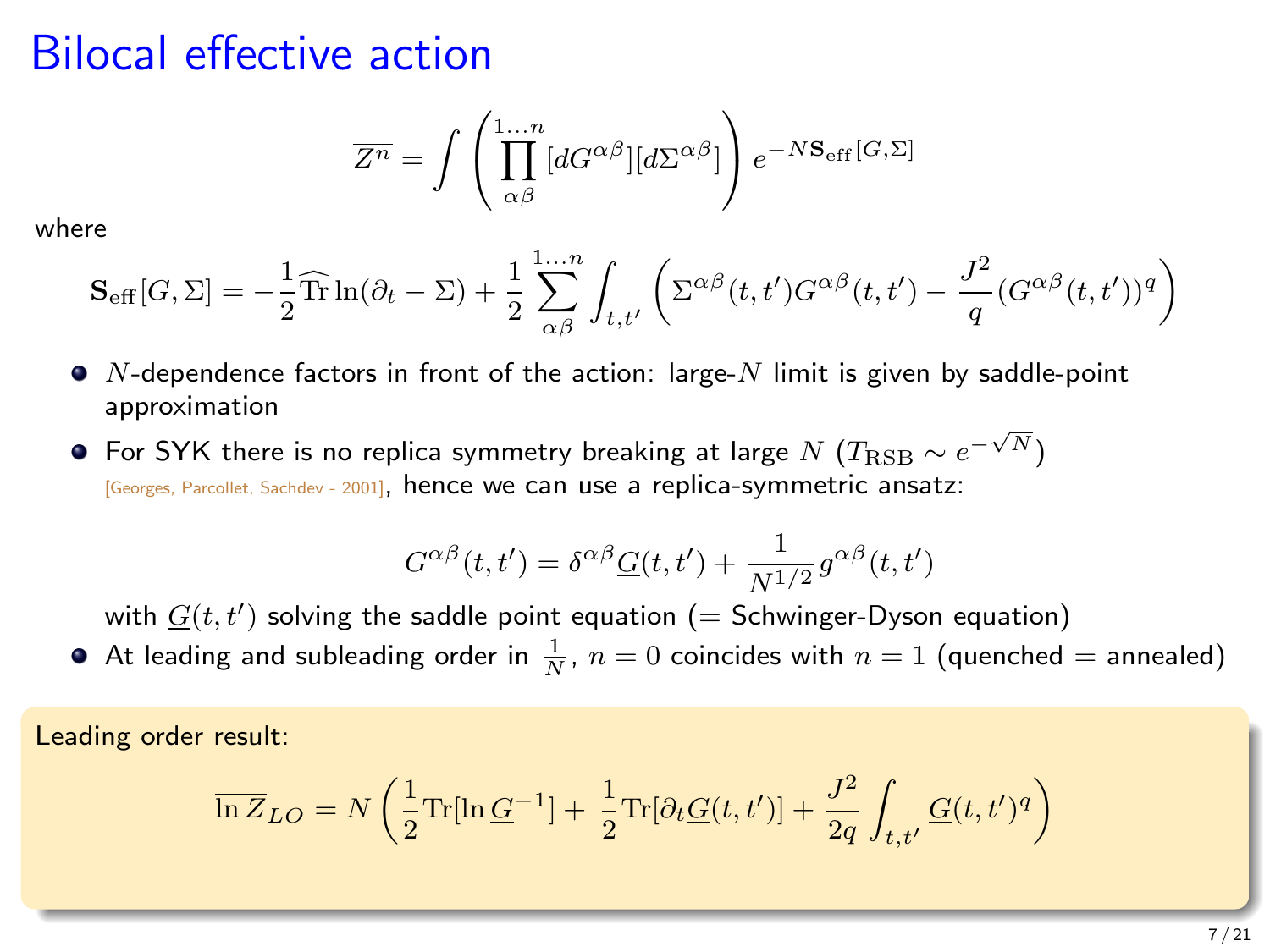### Bilocal effective action

$$
\overline{Z^n} = \int \left( \prod_{\alpha\beta}^{1...n} [dG^{\alpha\beta}][d\Sigma^{\alpha\beta}] \right) e^{-N\mathbf{S}_{\rm eff}[G,\Sigma]}
$$

where

$$
\mathbf{S}_{\text{eff}}[G,\Sigma] = -\frac{1}{2}\widehat{\text{Tr}}\ln(\partial_t - \Sigma) + \frac{1}{2}\sum_{\alpha\beta}^{1...n} \int_{t,t'} \left( \Sigma^{\alpha\beta}(t,t')G^{\alpha\beta}(t,t') - \frac{J^2}{q}(G^{\alpha\beta}(t,t'))^q \right)
$$

- $\bullet$  N-dependence factors in front of the action: large-N limit is given by saddle-point approximation
- $\overline{\phantom{a}}$  For SYK there is no replica symmetry breaking at large  $N$   $(T_{\rm RSB} \sim e^{-\sqrt{N}})$ [Georges, Parcollet, Sachdev - 2001], hence we can use a replica-symmetric ansatz:

$$
G^{\alpha\beta}(t,t') = \delta^{\alpha\beta}\underline{G}(t,t') + \frac{1}{N^{1/2}}g^{\alpha\beta}(t,t')
$$

with  $\underline{G}(t,t')$  solving the saddle point equation (= Schwinger-Dyson equation)

At leading and subleading order in  $\frac{1}{N}$ ,  $n=0$  coincides with  $n=1$  (quenched  $=$  annealed)

Leading order result:

$$
\overline{\ln Z}_{LO} = N \left( \frac{1}{2} \text{Tr}[\ln \underline{G}^{-1}] + \frac{1}{2} \overline{\text{Tr}[\partial_t \underline{G}(t,t')] } + \frac{J^2}{2q} \int_{t,t'} \underline{G}(t,t')^q \right)
$$

again conformal invariant in the IR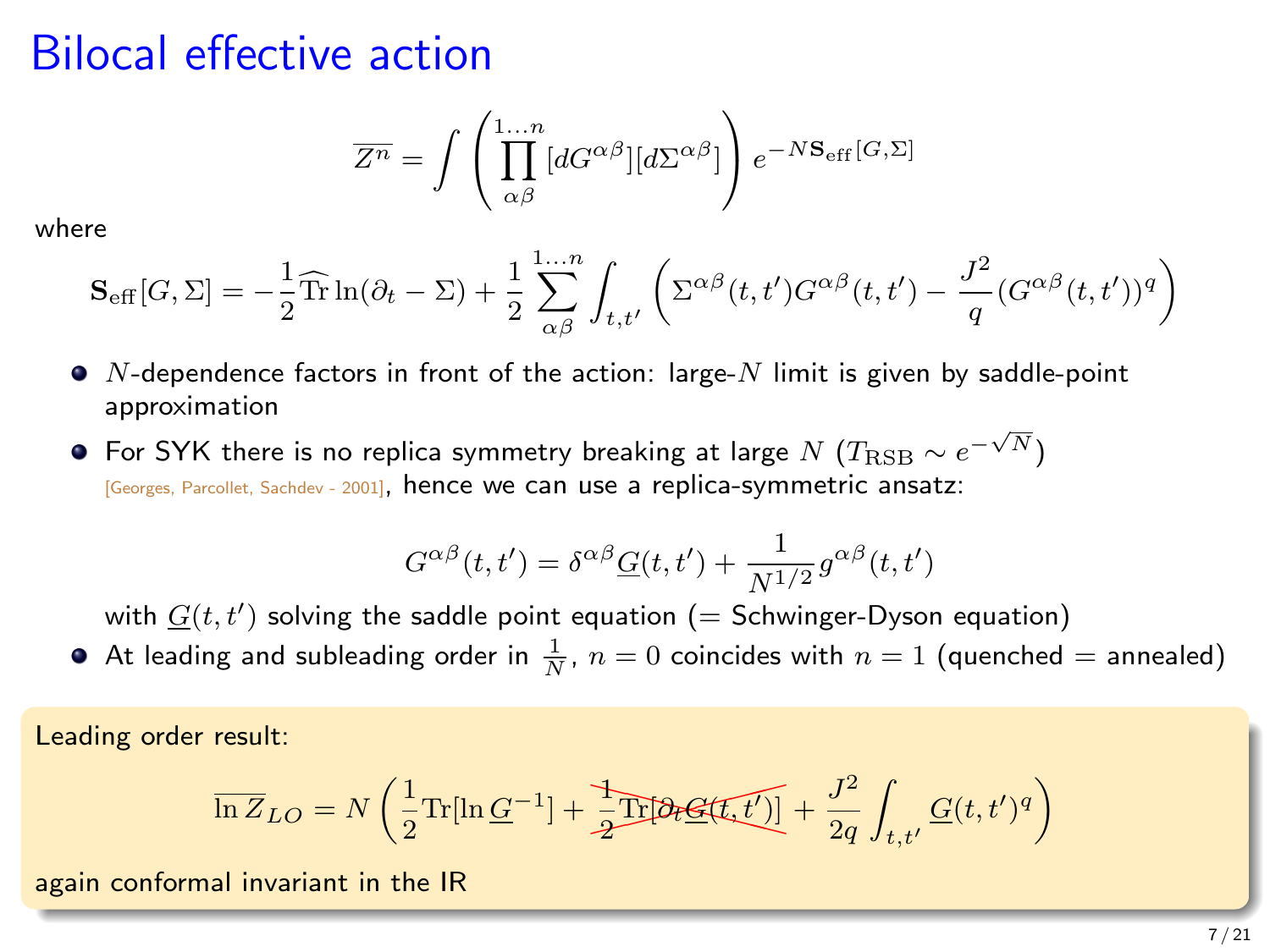## Bilocality and holography

The  $CFT_1$  is expected to have an  $AdS_2$  dual, and thus be useful to better understand extremal black holes

Bilocal action formulation is a useful tool in the construction of the holographic dual: bilocality ∼ extra dimensions [Das, Jevicki - '03]

Basic idea:

$$
\phi(x,y) = \sigma(u,v) = \sum_{l,m} \sigma_{l,m}(u,r) Y_{l,m}(\theta)
$$

where  $x,y\in\mathbb{R}^d$ ,  $\theta\in S^{d-1}$ , and

$$
u = \frac{1}{2}(x+y), v = \frac{1}{2}(x-y), r^2 = v \cdot v
$$

and  $Y_{l,m}(\theta)$  are the spherical harmonics on  $S^{d-1}.$ 

 $\sigma_{l,m}(\vec{u}, r) \sim$  higher spin fields in  $d + 1$  dimensions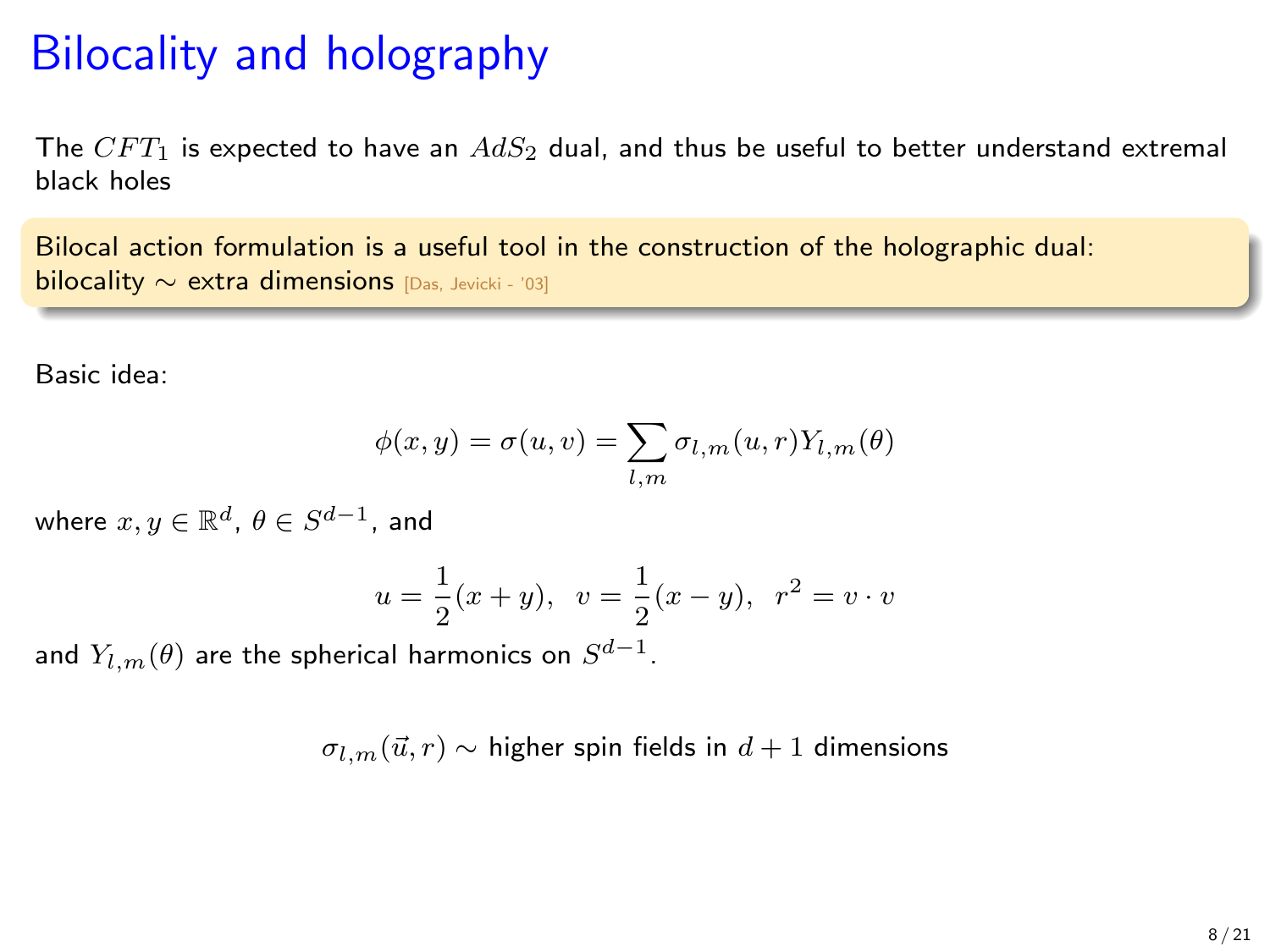## From the bilocal action to Jackiw-Teitelboim gravity

Bilocal action has also played an important role in identifying the gravitational part of the bulk dual: [Kitaev - '15; Maldacena,Stanford - '16]

Fluctuations  $g^{\alpha\beta}(t,t')$  around saddle point have an exact zero mode in the IR/conformal limit:

$$
\overline{\ln Z}_{NLO} = -\frac{1}{2} \text{Tr}[\ln(I_{-} - \tilde{\mathcal{K}}I_{-})]
$$

with the ladder kernel:

$$
\tilde{\mathcal{K}}(t_1, t_2; t_3, t_4) = -J^2(q-1)|\underline{G}(t_1, t_2)|^{\frac{q-2}{2}} \underline{G}(t_1, t_3)\underline{G}(t_2, t_4)|\underline{G}(t_3, t_4)|^{\frac{q-2}{2}}
$$

Zero mode:  $\tilde{\mathcal{K}} = 1$  eigenmode

 $\Rightarrow$  non-conformal corrections lead to an effective action for the zero mode, a.k.a. the Schwarzian action

$$
S_{\rm Sch} = -N\frac{\alpha}{J}\int d\tau \left(\frac{f^{\prime\prime\prime}}{f^\prime} - \frac{3}{2}\left(\frac{f^{\prime\prime}}{f^\prime}\right)^2\right)
$$

Effective action for pseudo-Golstone modes of reprametrization invariance  $(\tau \to f(\tau))$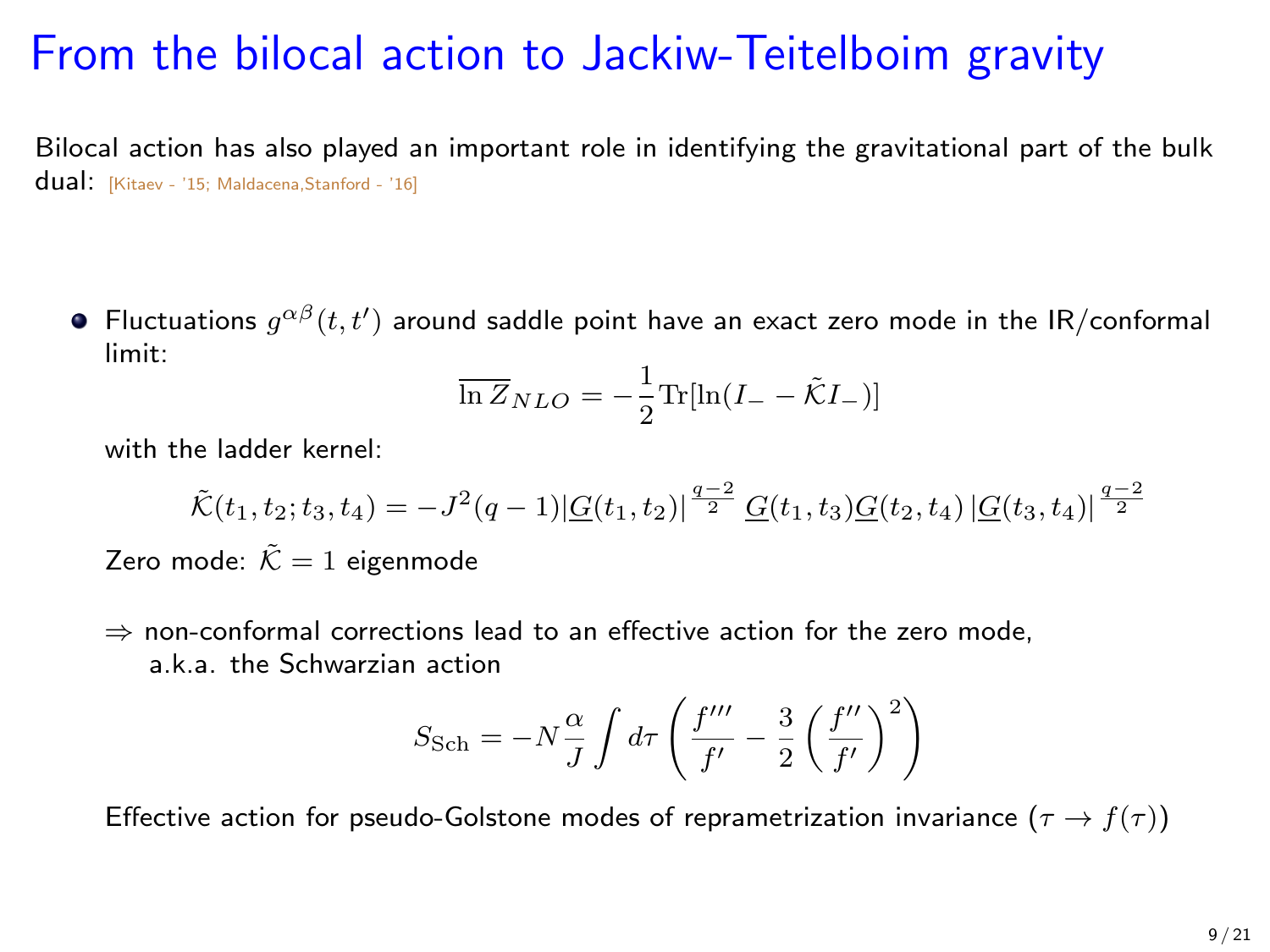## From the bilocal action to Jackiw-Teitelboim gravity

Bilocal action has also played an important role in identifying the gravitational part of the bulk dual: [Kitaev - '15; Maldacena,Stanford - '16]

**•** Jackiw-Teitelboim gravity

$$
S_{JT}=-\frac{1}{16\pi G}\left[\int_M d^2x\sqrt{g}(R-2\Lambda)\phi+2\int_{\partial M} dt \phi K\right]
$$

has similar phenomenon: singularity at conformal AdS boundary

- $\rightarrow$  cut out near-boundary region
- $\rightarrow$  Schwarzian action from on-shell evaluation of the boundary action

 $\Rightarrow$  Same pattern of symmetry breaking, controlled by the same effective action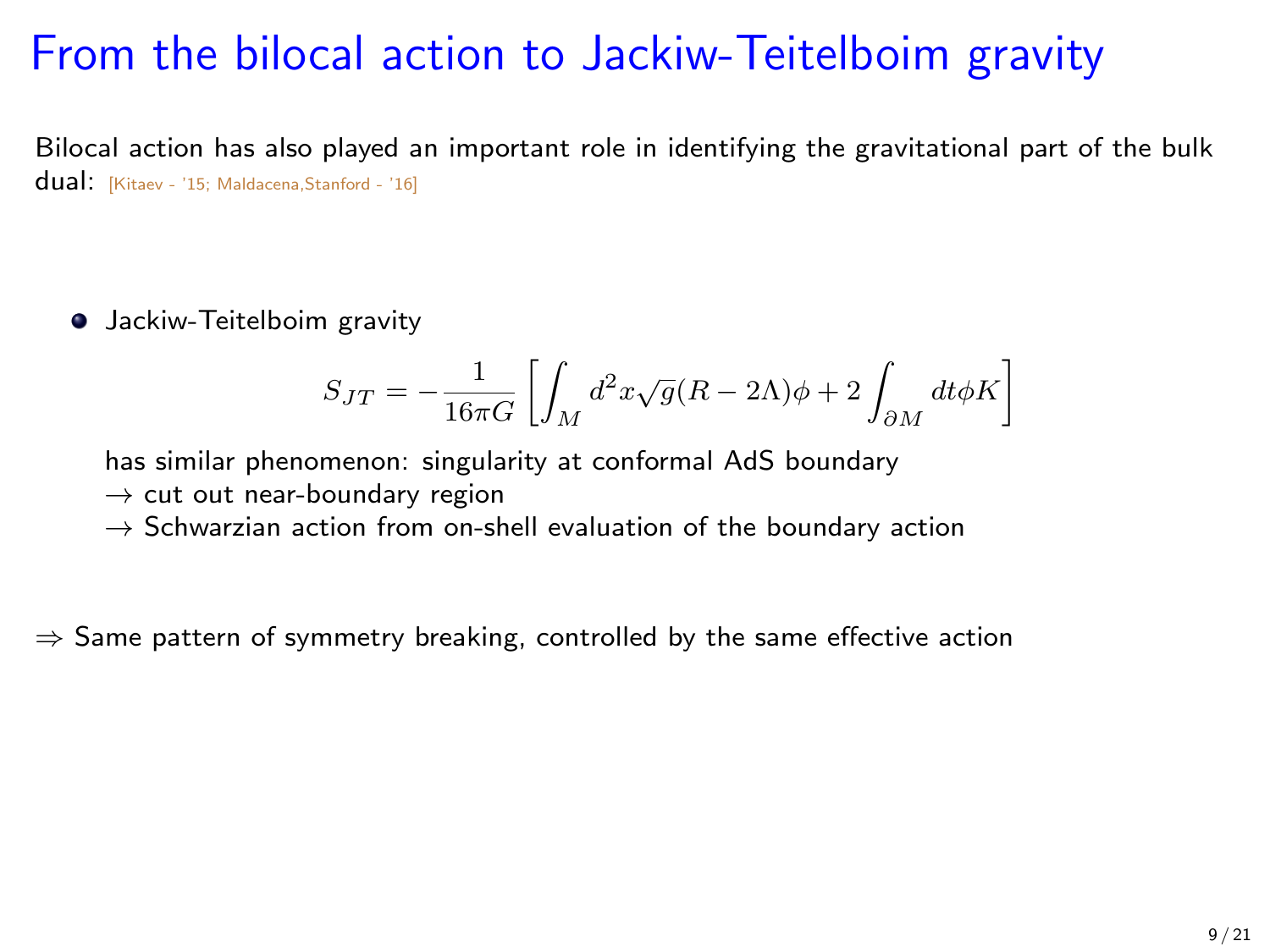# Tensor models in  $d = 1$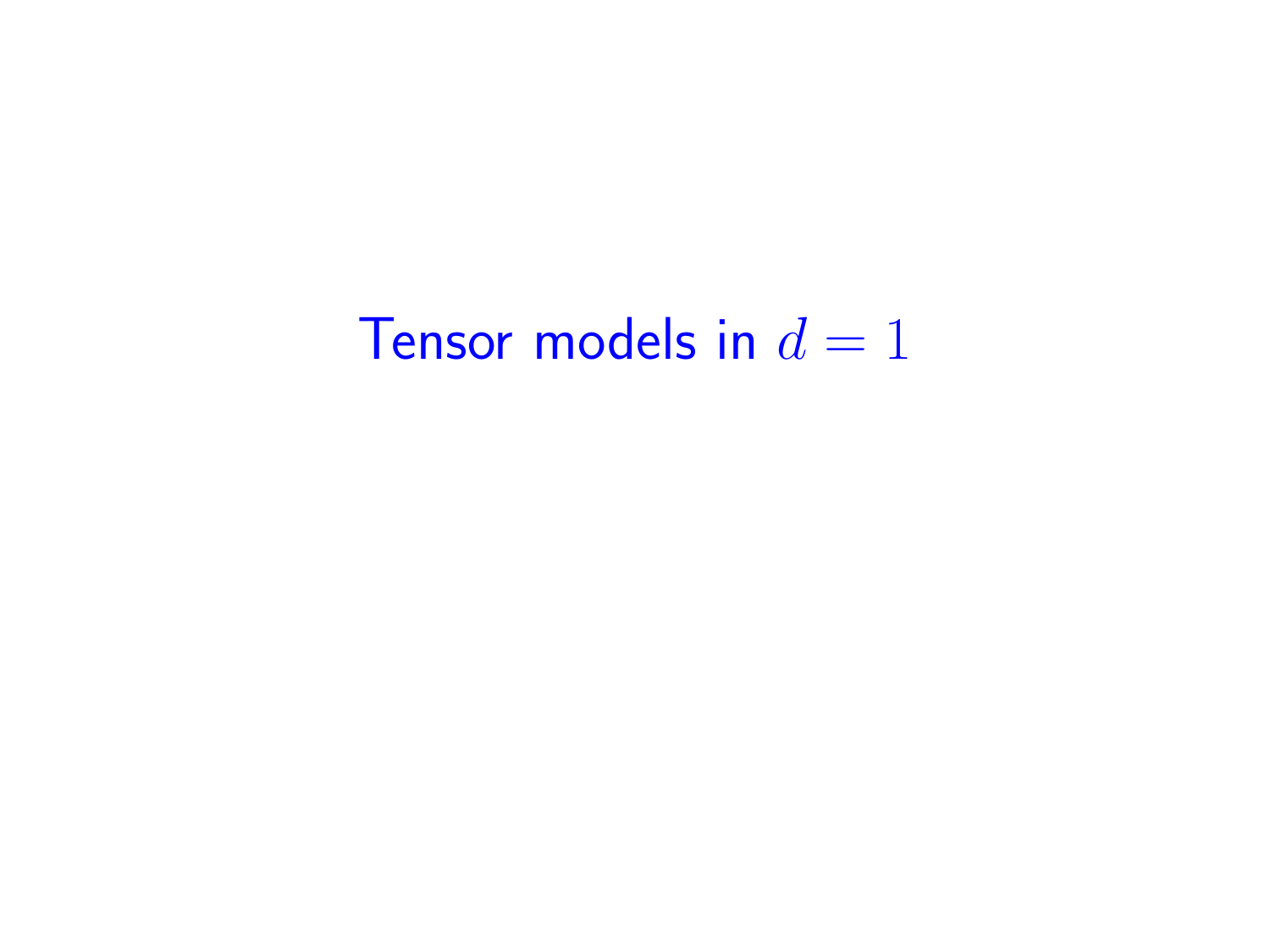#### Tensor quantum mechanics

The same melonic limit, and hence conformal symmetry in the IR, can be obtained without disorder, but with  $q$  fermions in  $(q-1)$ -fundamental representation of  $O(N)^{q-1}$ [Witten - '16]

Gurau-Witten model:  $d = 1$  real fermionic generalization of colored tensor model

$$
\begin{split} \mathbf{S}_\text{GW}[\psi] = & \frac{1}{2} \sum_{c=1}^q \int_t \psi_{\mathbf{a}_\mathbf{c}}^{(c)}(t) \partial_t \psi_{\mathbf{a}_\mathbf{c}}^{(c)}(t) \\ & + \frac{\mathrm{i}^{q/2} \, \lambda}{N^{(q-1)(q-2)/4}} \int_t \prod_{c=1}^q \psi_{\mathbf{a}_\mathbf{c}}^{(c)}(t) \prod_{c_1 < c_2} \delta_{a_{c_2}^{c_1} a_{c_1}^{c_2}} \end{split}
$$

where  $\mathbf{a_c} = (a_{c_1}^c | c_1 \in \{1, ..., q\} \setminus \{c\})$ 



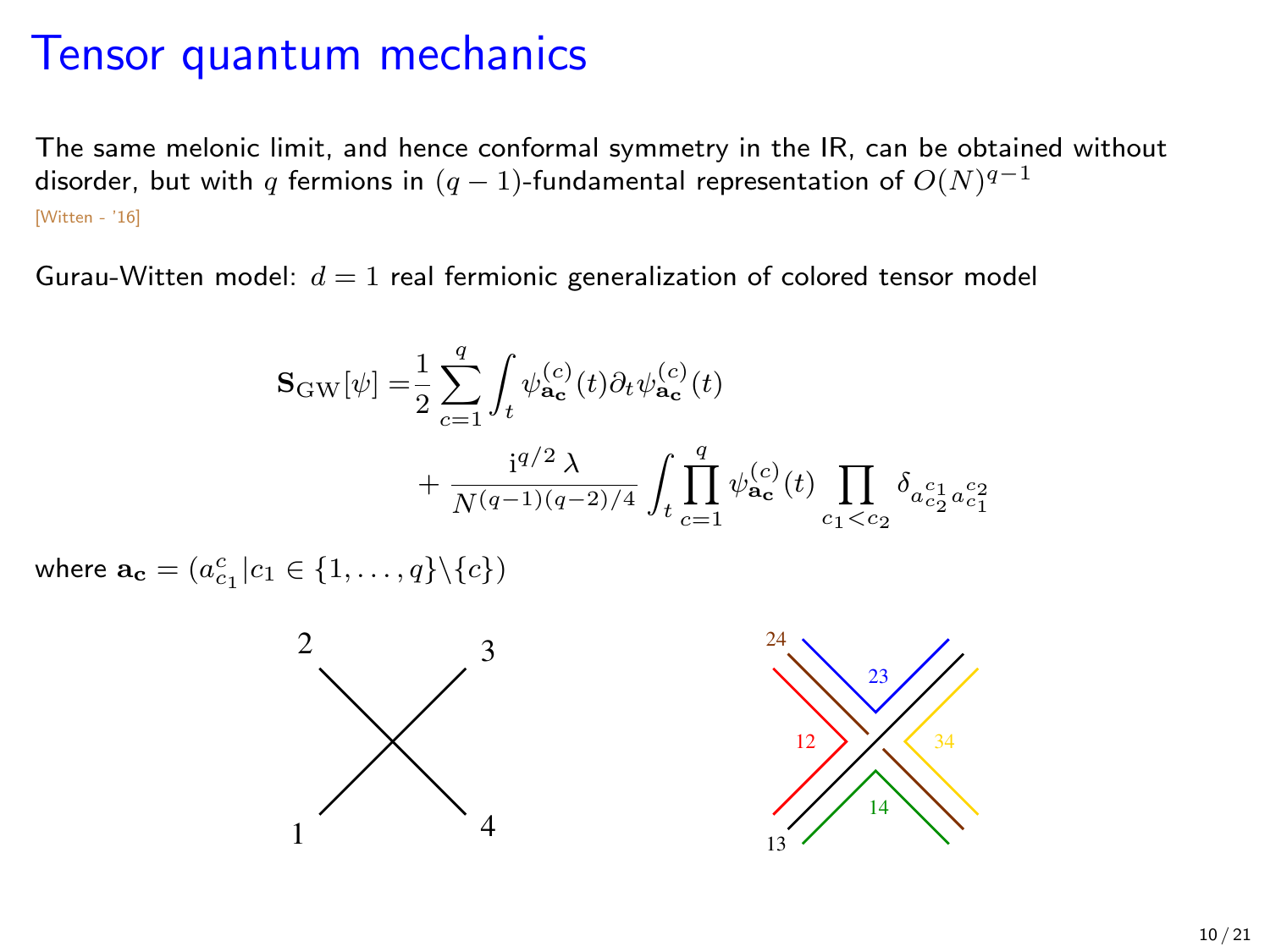## Quenched vs annealed models

Advantages of annealed tensor models:

- $\bullet$  No quenched disorder, which is unnatural for  $AdS/CFT$
- $\bullet$  In SYK the  $O(N)$  symmetry only emerges after quenching; in tensor models it is there from the beginning, so it can be gauged:
	- $\Rightarrow$  Gauging gets rid of the non-singlet states, which are an obstacle in the search for the gravity dual
- $\bullet$  Subleading corrections better understood (several years of results from tensor models and no tricky issues with replica limit)

Important differences:

- In non-gauged version, global symmetry becomes almost local in IR: new soft modes besides the Schwarzian mode [Minwalla et al. - '17]
- Many more invariants (singlets) in tensor models: complicated bulk dual
- No bilocal action formulation (...until last February)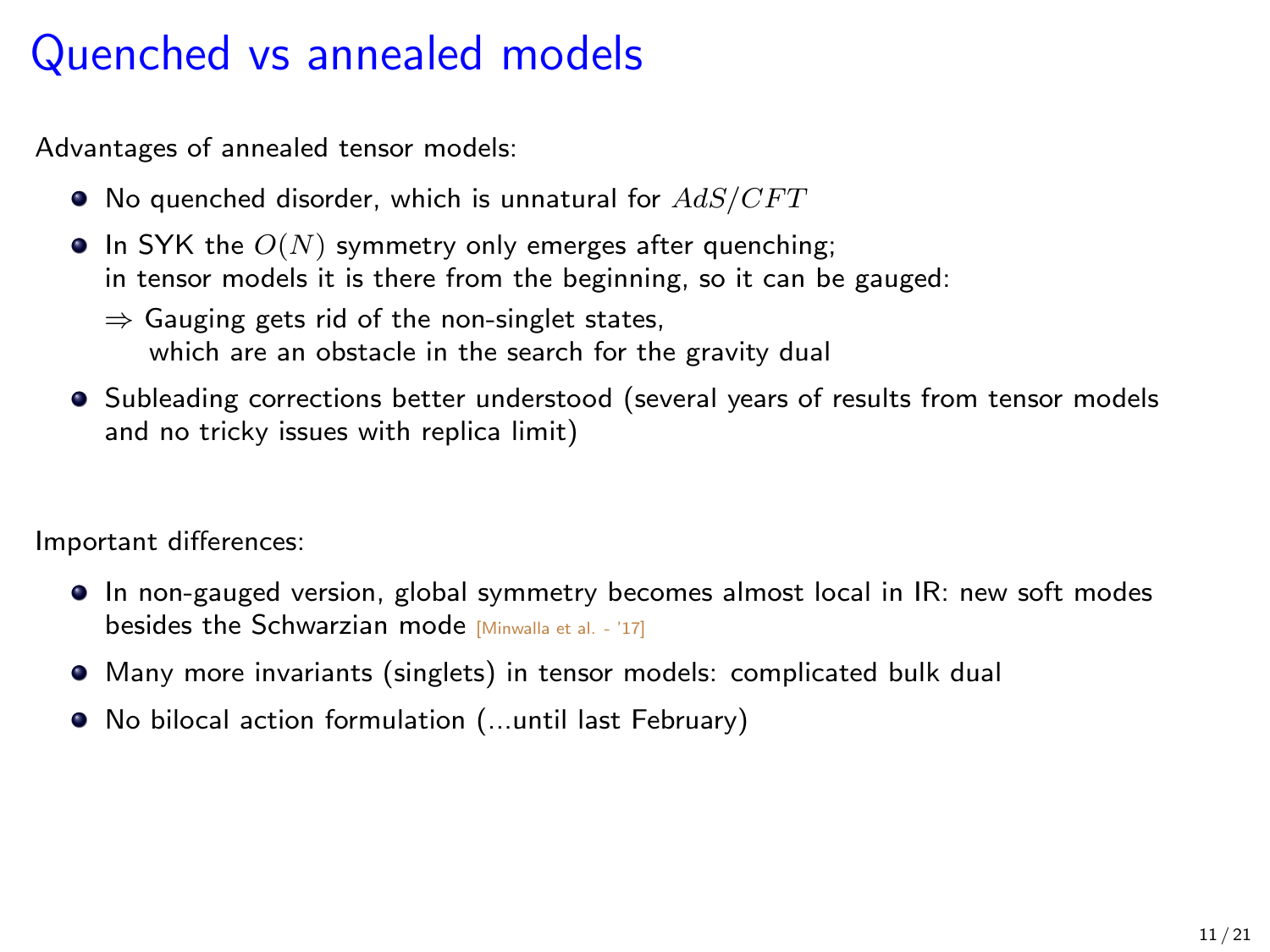# 2PI effective action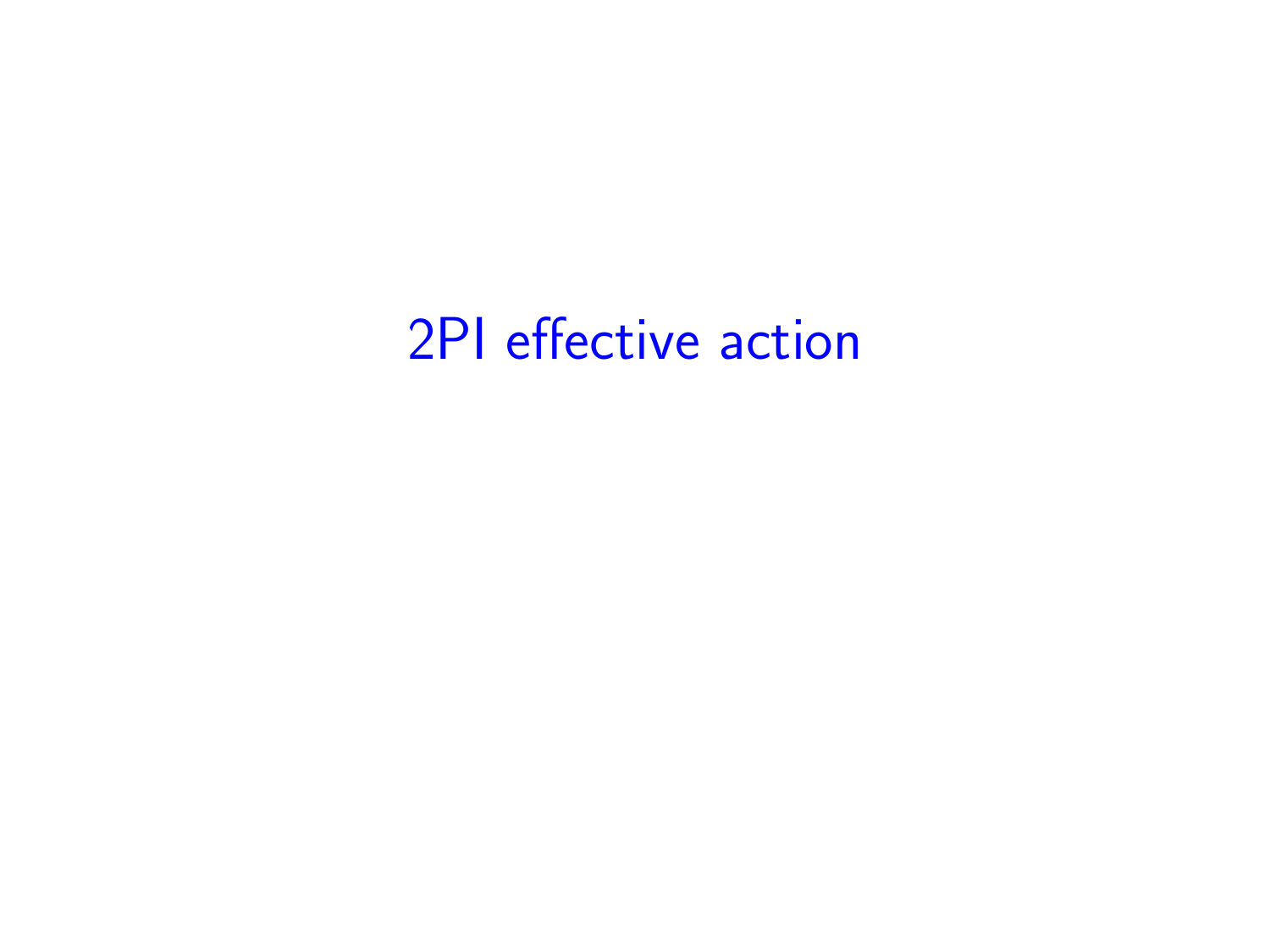#### 2PI effective action  $-$  general definition  $\sum_{[$

Define the generating functional:

$$
\mathbf{W}[j,k] = \ln \int [d\varphi] \, \exp \bigg\{ - \mathbf{S}[\varphi] + j_{\mathbf{a}} \varphi_{\mathbf{a}} + \frac{1}{2} \varphi_{\mathbf{a}} k_{\mathbf{a} \mathbf{b}} \varphi_{\mathbf{b}} \bigg\}
$$

The 2PI effective action is the double Legendre transform with respect to the sources:

$$
\mathbf{\Gamma}[\phi, G] = -\mathbf{W}[\mathbf{J}, \mathbf{K}] + \mathbf{J}_\mathbf{a} \phi_\mathbf{a} + \frac{1}{2} \phi_\mathbf{a} \mathbf{K}_\mathbf{a} \phi_\mathbf{b} + \frac{1}{2} \text{Tr}[G\mathbf{K}]
$$

with  $J$ , and  $K$  such that:

$$
\frac{\delta \mathbf{W}}{\delta j_{\mathbf{a}}}[\mathbf{J}, \mathbf{K}] = \langle \varphi_{\mathbf{a}} \rangle_{\mathbf{J}, \mathbf{K}} = \phi_{\mathbf{a}}
$$

$$
\frac{\delta \mathbf{W}}{\delta k_{\mathbf{a}\mathbf{b}}}[\mathbf{J}, \mathbf{K}] = \frac{1}{2} \langle \varphi_{\mathbf{a}} \varphi_{\mathbf{b}} \rangle_{\mathbf{J}, \mathbf{K}} = \frac{1}{2} \left( G_{\mathbf{a}\mathbf{b}} + \phi_{\mathbf{a}} \phi_{\mathbf{b}} \right)
$$

and

$$
\begin{aligned} \frac{\delta \Gamma}{\delta \phi_{\mathbf{a}}}[\phi, G] &= \mathbf{J}_{\mathbf{a}}[\phi, G] + \mathbf{K}_{\mathbf{a} \mathbf{b}}[\phi, G] \phi_{\mathbf{b}} \\ \frac{\delta \Gamma}{\delta G_{\mathbf{a} \mathbf{b}}}[\phi, G] &= \frac{1}{2} \mathbf{K}_{\mathbf{b} \mathbf{a}}[\phi, G] \end{aligned}
$$

 $\mathbf{J} = \mathbf{K} = 0 \Rightarrow \phi = \langle \varphi \rangle, \; \mathbf{G} = 2 \langle \varphi \varphi \rangle_c$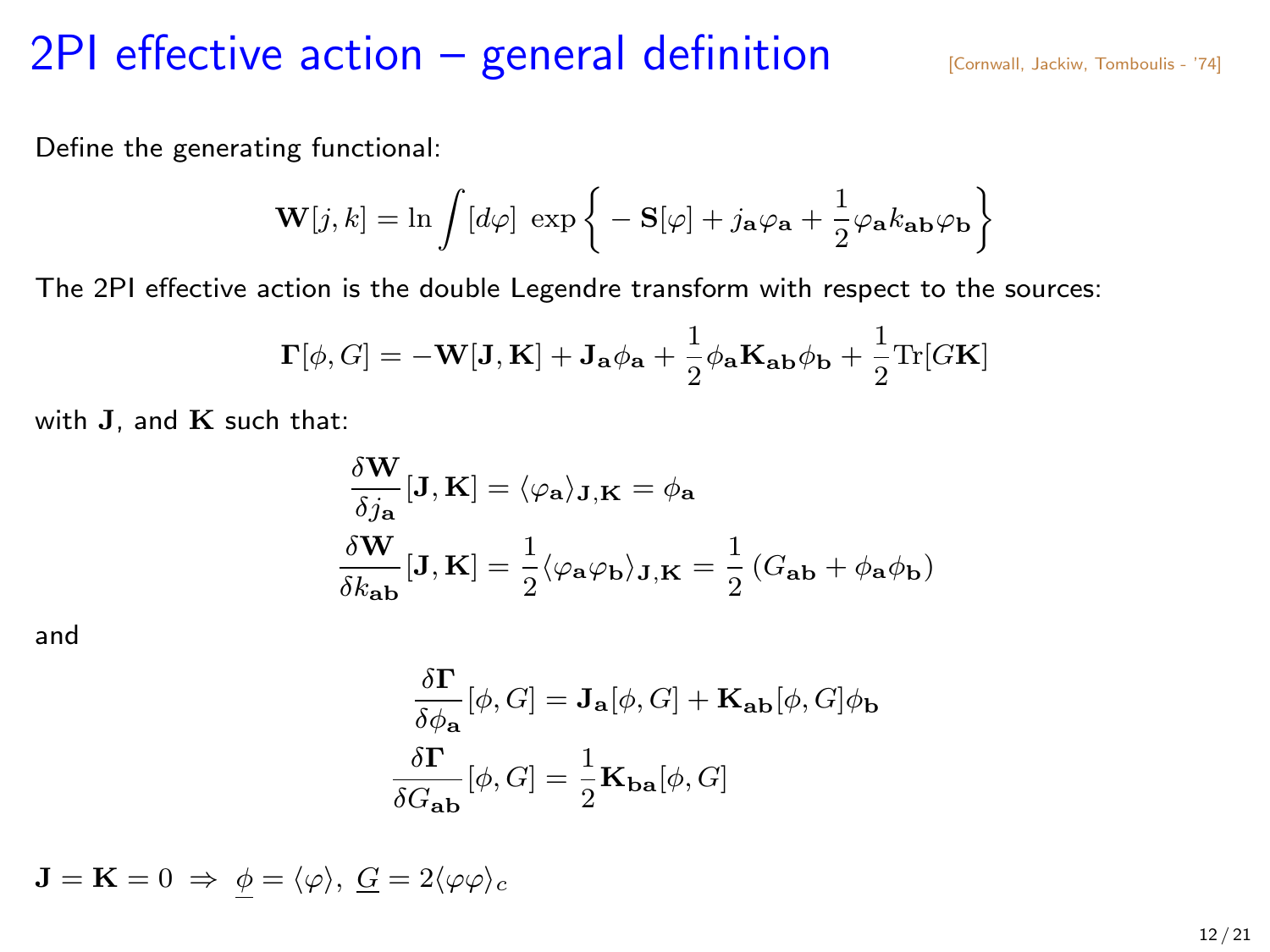## 2PI effective action  $-$  loop expansion  $\sum_{[$

It is not hard to prove that



with the following Feynman rules:

vertices:  $\mathbf{S}_{\mathrm{int}}[\phi, \varphi] = \mathbf{S}[\phi + \varphi]$ starting at cubic order in  $\varphi$ propagator:  $G(x, y)$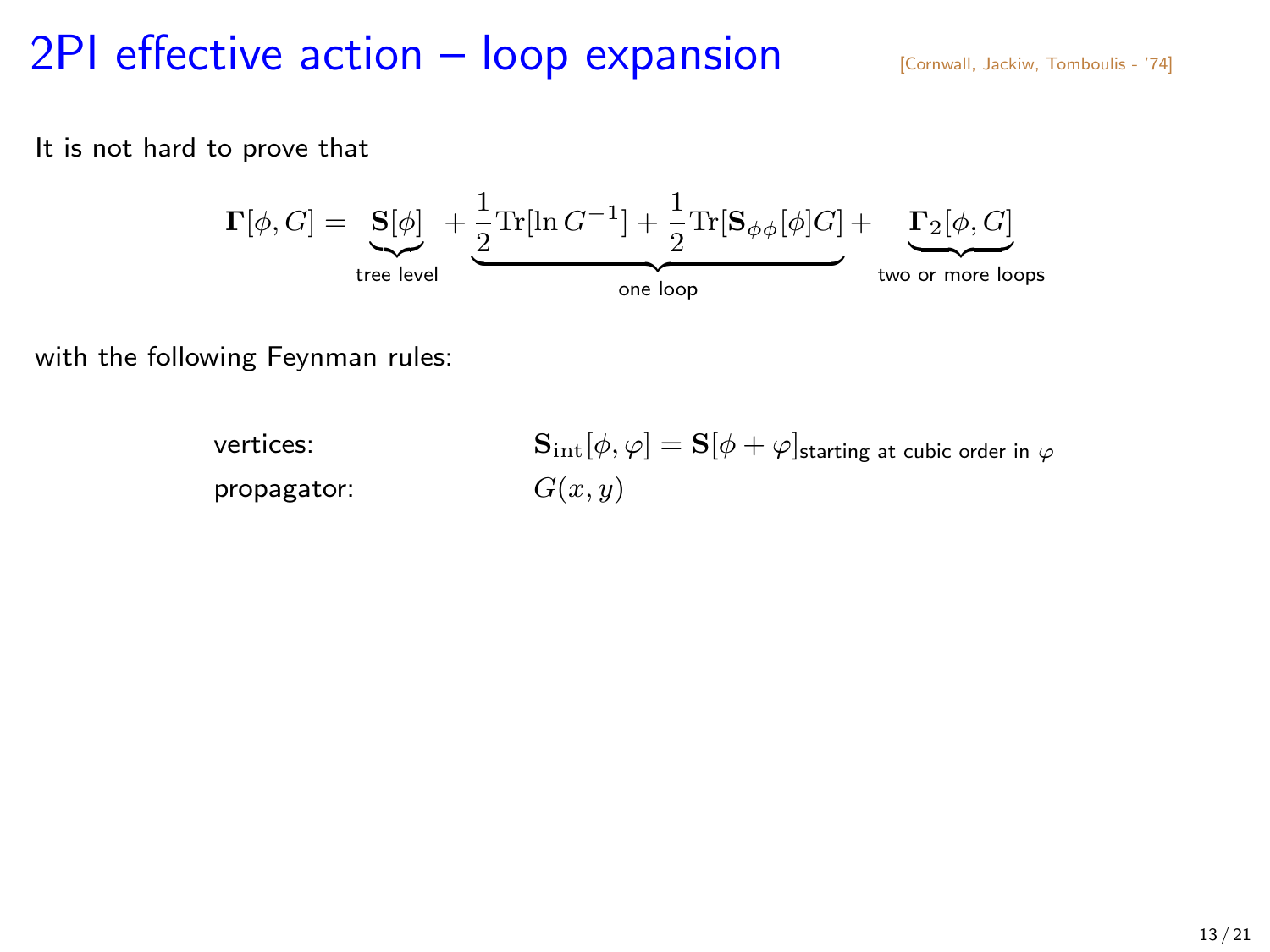### 2PI effective action  $-$  loop expansion  $\sum_{[$

It is not hard to prove that



with the following Feynman rules:

vertices:  $\mathbf{S}_{\mathrm{int}}[\phi, \varphi] = \mathbf{S}[\phi + \varphi]$ starting at cubic order in  $\varphi$ propagator:  $G(x, y)$ 

 $\Gamma_2[\phi, G]$  is given by the sum of all the  $(n \geq 2)$ -loops two-particle irreducible vacuum graphs

Hint:

$$
\frac{\delta \Gamma}{\delta G_{\bf a b}} = 0 \quad \Rightarrow \quad G^{-1} = {\bf S}_{\phi\phi}[\phi] + 2\frac{\delta \Gamma_2}{\delta G} = G_0^{-1} - \Sigma
$$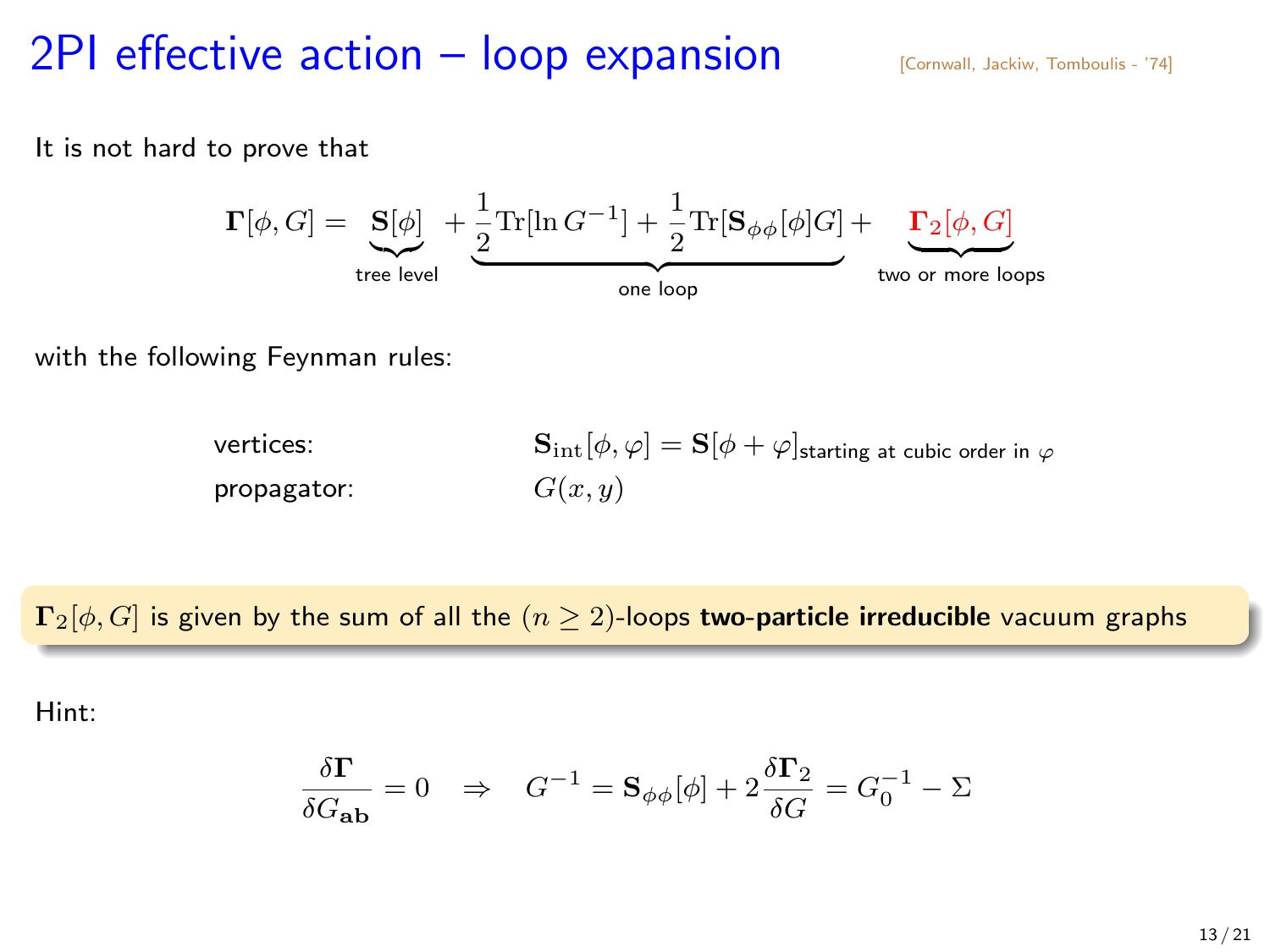Large- $N$  limit of the 2PI effective action – vector  $O(N)$  model –

$$
\mathbf{S}[\varphi] = \frac{1}{2} \int_{x,y} \varphi_a(x) C^{-1}(x,y) \varphi_a(y) + \frac{\lambda}{4!N} \int_x (\varphi_a(x) \varphi_a(x))^2
$$



$$
\Gamma_2[\phi,G]=N\frac{\lambda}{4!}\int_xG(x,x)^2+\frac{1}{2}\mathrm{Tr}[\ln(1+\frac{\lambda}{6}G(x,y)^2)]+O\left(\frac{1}{N}\right)
$$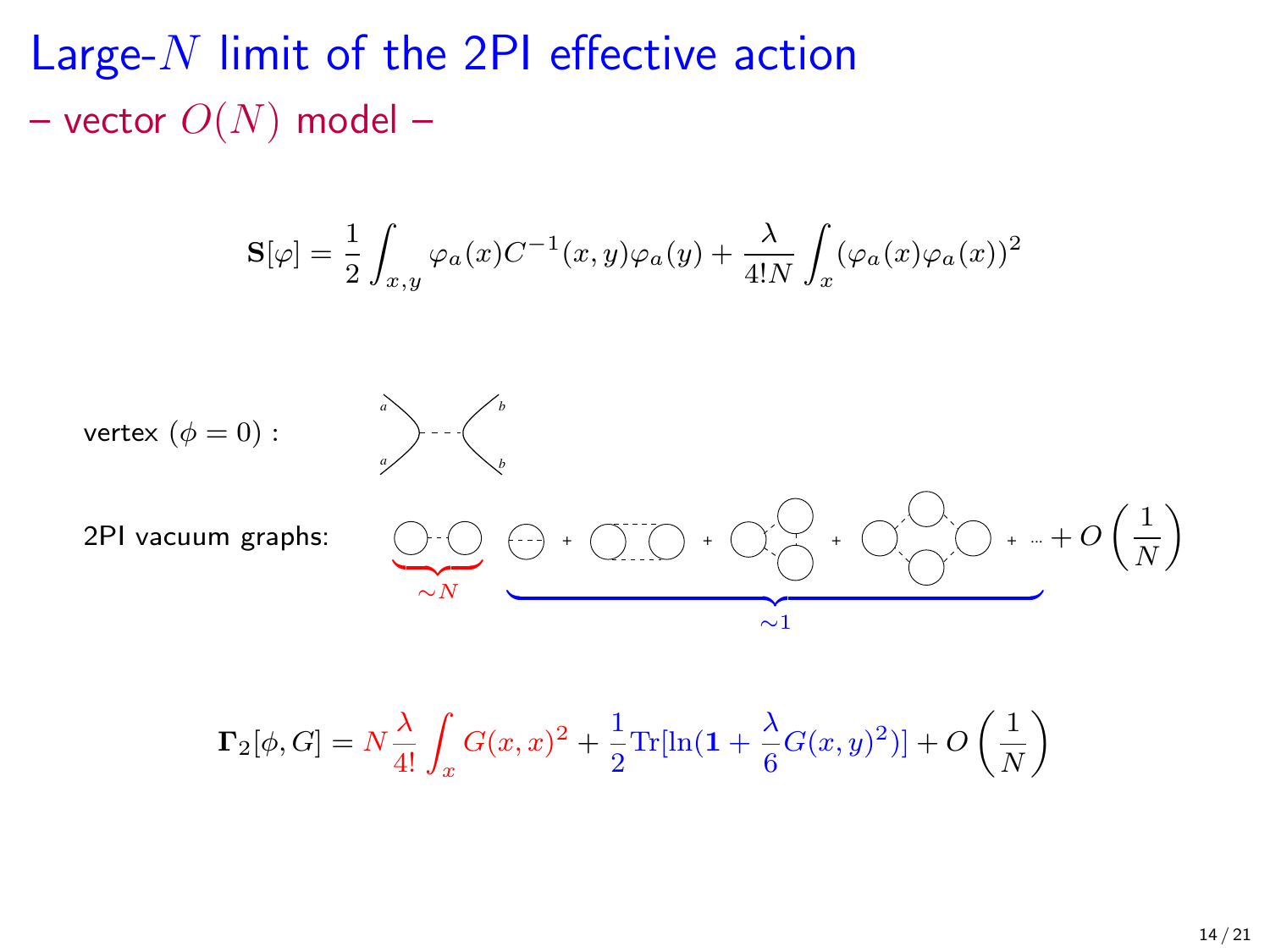Large- $N$  limit of the 2PI effective action – vector  $O(N)$  model –

$$
\mathbf{S}[\varphi] = \frac{1}{2} \int_{x,y} \varphi_a(x) C^{-1}(x,y) \varphi_a(y) + \frac{\lambda}{4!N} \int_x (\varphi_a(x) \varphi_a(x))^2
$$

Loop structure of  $1/N$  expansion: from same trick as in SYK

$$
Z = \int [d\varphi] e^{-\mathbf{S}[\varphi]}
$$
  
\n
$$
= \int [d\varphi][d\tilde{G}][d\tilde{\Sigma}] e^{-\mathbf{S}[\varphi] - \frac{1}{2} \int_{x,y} \tilde{\Sigma}(x,y) (N\tilde{G}(x,y) - \sum_a \varphi_a(x)\varphi_a(y))}
$$
  
\n
$$
= \int [d\tilde{G}][d\tilde{\Sigma}] e^{-N\left{\frac{1}{2}\text{Tr}[(C^{-1} - \tilde{\Sigma})\tilde{G}] + \frac{1}{2}\text{Tr}[\ln(\tilde{\Sigma})] + \frac{\lambda}{4!} \int_x \tilde{G}(x,x)^2\right}
$$
  
\n
$$
\equiv \int [d\tilde{G}][d\tilde{\Sigma}] e^{-N\mathbf{S}_{\text{eff}}}[\tilde{G},\tilde{\Sigma}]
$$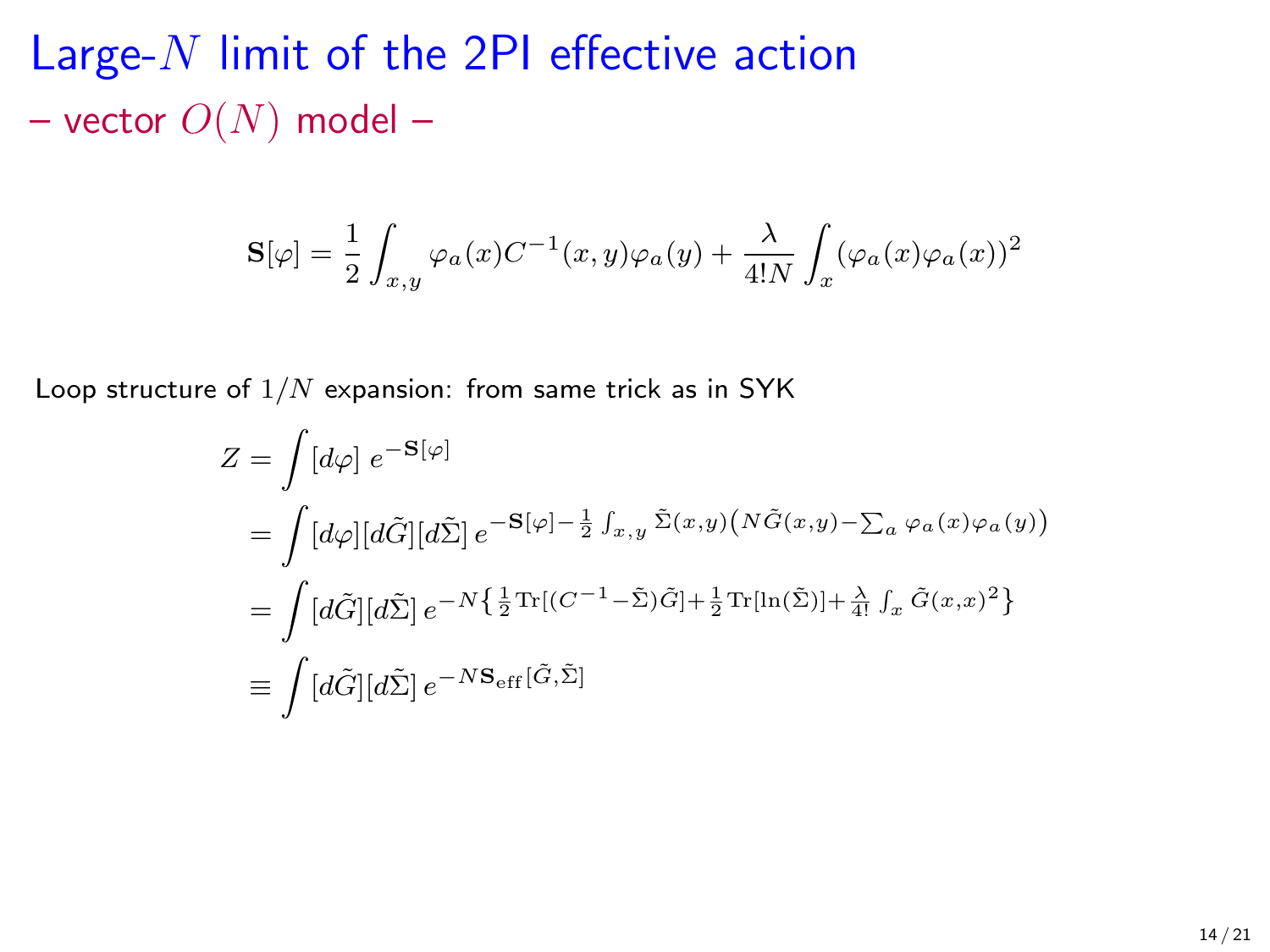## Large-N limit of the 2PI effective action – colored tensor model –

$$
\mathbf{S}_\text{GW}[\psi] = \frac{1}{2} \sum_{c=1}^q \int_t \psi_{\mathbf{a_c}}^{(c)}(t) \partial_t \psi_{\mathbf{a_c}}^{(c)}(t) + \frac{\mathrm{i}^{q/2} \lambda}{N^{(q-1)(q-2)/4}} \int_t \prod_{c=1}^q \psi_{\mathbf{a_c}}^{(c)}(t) \prod_{c_1 < c_2} \delta_{a_{c_1 c_2} a_{c_2 c_1}}
$$

Introduce a bilocal source for each color and perform the double Legendre transform:

$$
\label{eq:11} \begin{split} \mathbf{\Gamma}[\Psi_{\mathbf{a_c}}^{(c)}(t),G_{\mathbf{a_c} \mathbf{b_c}}^{(c)}(t,t')] = & \mathbf{S_{\rm GW}}[\Psi^{(c)}] + \frac{1}{2} \sum_{c=1}^{q} \text{Tr}[\ln (G^{(c)})] - \frac{1}{2} \sum_{c=1}^{q} \text{Tr}[(G_0^{(c)})^{-1} G^{(c)}] \\ & + \mathbf{\Gamma_2}[\Psi^{(c)},G^{(c)}] \end{split}
$$

with

$$
\begin{aligned} \langle \psi_{\mathbf{a_c}}^{(c)}(t) \rangle &= \underline{\Psi}_{\mathbf{a_c}}^{(c)}(t) \\ \langle \Psi_{\mathbf{a_c}}^{(c)}(t) \Psi_{\mathbf{b_c}}^{(c)}(t') \rangle &= \frac{1}{2} \left( \underline{G}_{\mathbf{a_c} \mathbf{b_c}}^{(c)}(t,t') + \underline{\Psi}_{\mathbf{a_c}}^{(c)}(t) \underline{\Psi}_{\mathbf{b_c}}^{(c)}(t') \right) \end{aligned}
$$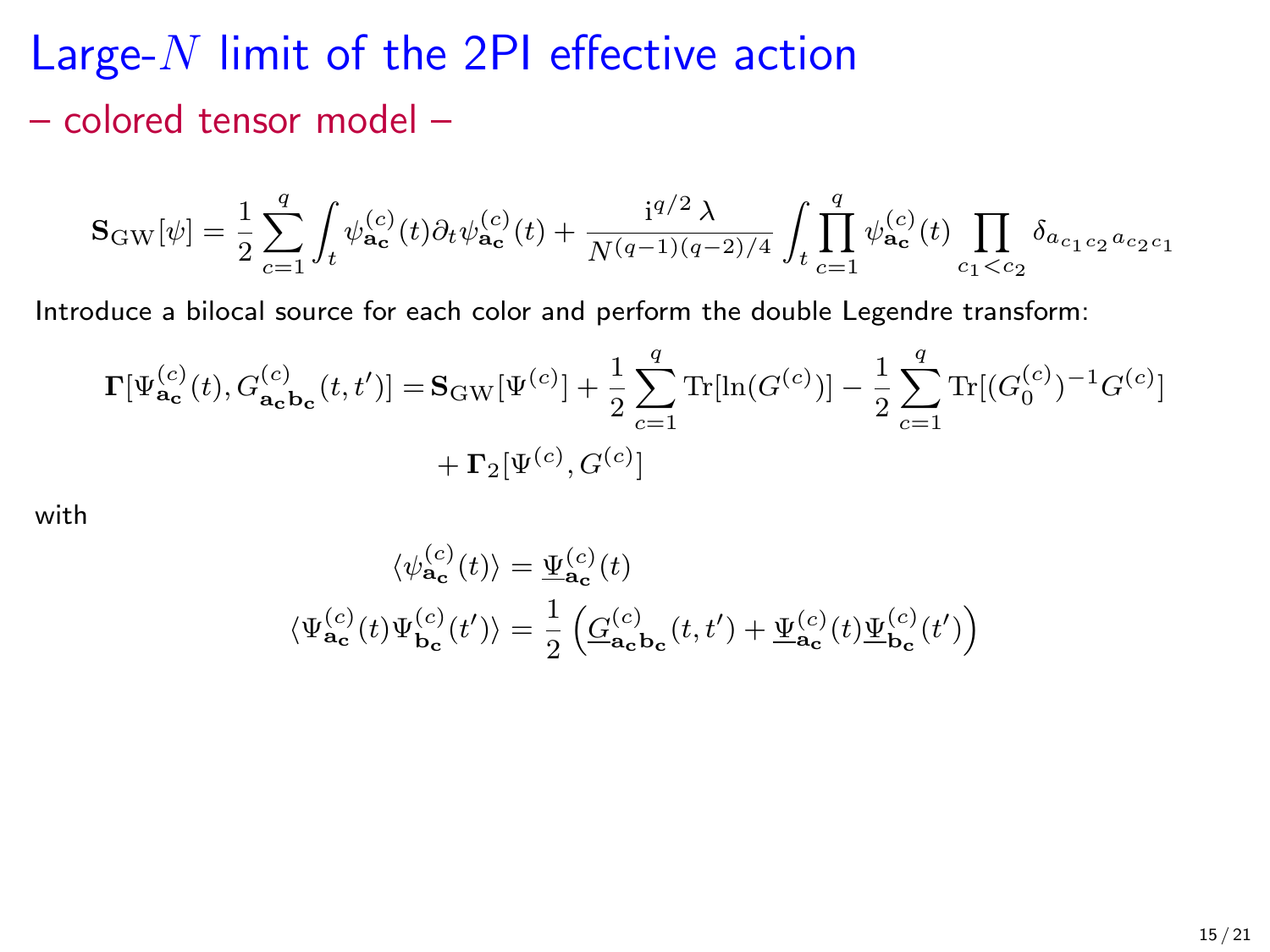## Large- $N$  limit of the 2PI effective action – colored tensor model –

$$
\mathbf{S}_\text{GW}[\psi] = \frac{1}{2} \sum_{c=1}^q \int_t \psi_{\mathbf{a_c}}^{(c)}(t) \partial_t \psi_{\mathbf{a_c}}^{(c)}(t) + \frac{\mathrm{i}^{q/2} \lambda}{N^{(q-1)(q-2)/4}} \int_t \prod_{c=1}^q \psi_{\mathbf{a_c}}^{(c)}(t) \prod_{c_1 < c_2} \delta_{a_{c_1 c_2} a_{c_2 c_1}}
$$

Introduce a bilocal source for each color and perform the double Legendre transform:

$$
\begin{split} \mathbf{\Gamma}[\Psi_{\mathbf{a_c}}^{(c)}(t),G_{\mathbf{a_c} \mathbf{b_c}}^{(c)}(t,t')] = & \mathbf{S_{\rm GW}}[\Psi^{(c)}] + \frac{1}{2} \sum_{c=1}^{q} \text{Tr}[\ln(G^{(c)})] - \frac{1}{2} \sum_{c=1}^{q} \text{Tr}[(G_0^{(c)})^{-1} G^{(c)}] \\ & + \mathbf{\Gamma_2}[\Psi^{(c)},G^{(c)}] \end{split}
$$

with

$$
\langle \psi_{\mathbf{a_c}}^{(c)}(t) \rangle = \underline{\Psi}_{\mathbf{a_c}}^{(c)}(t)
$$
  

$$
\langle \Psi_{\mathbf{a_c}}^{(c)}(t) \Psi_{\mathbf{b_c}}^{(c)}(t') \rangle = \frac{1}{2} \left( \underline{G}_{\mathbf{a_c}}^{(c)} \mathbf{b_c}(t, t') + \underline{\Psi}_{\mathbf{a_c}}^{(c)}(t) \underline{\Psi}_{\mathbf{b_c}}^{(c)}(t') \right)
$$

In the symmetric phase

$$
\underline{\Psi}^{(c)}_{\mathbf{a_c}}(t) = 0, \quad \underline{G}^{(c)}_{\mathbf{a_c} \mathbf{b_c}}(t, t') = G(t, t') \prod_{c' \neq c} \delta_{a^c_{c'} b^c_{c'}}
$$

 $\Rightarrow$  each trace on a color index counts as a factor  $N$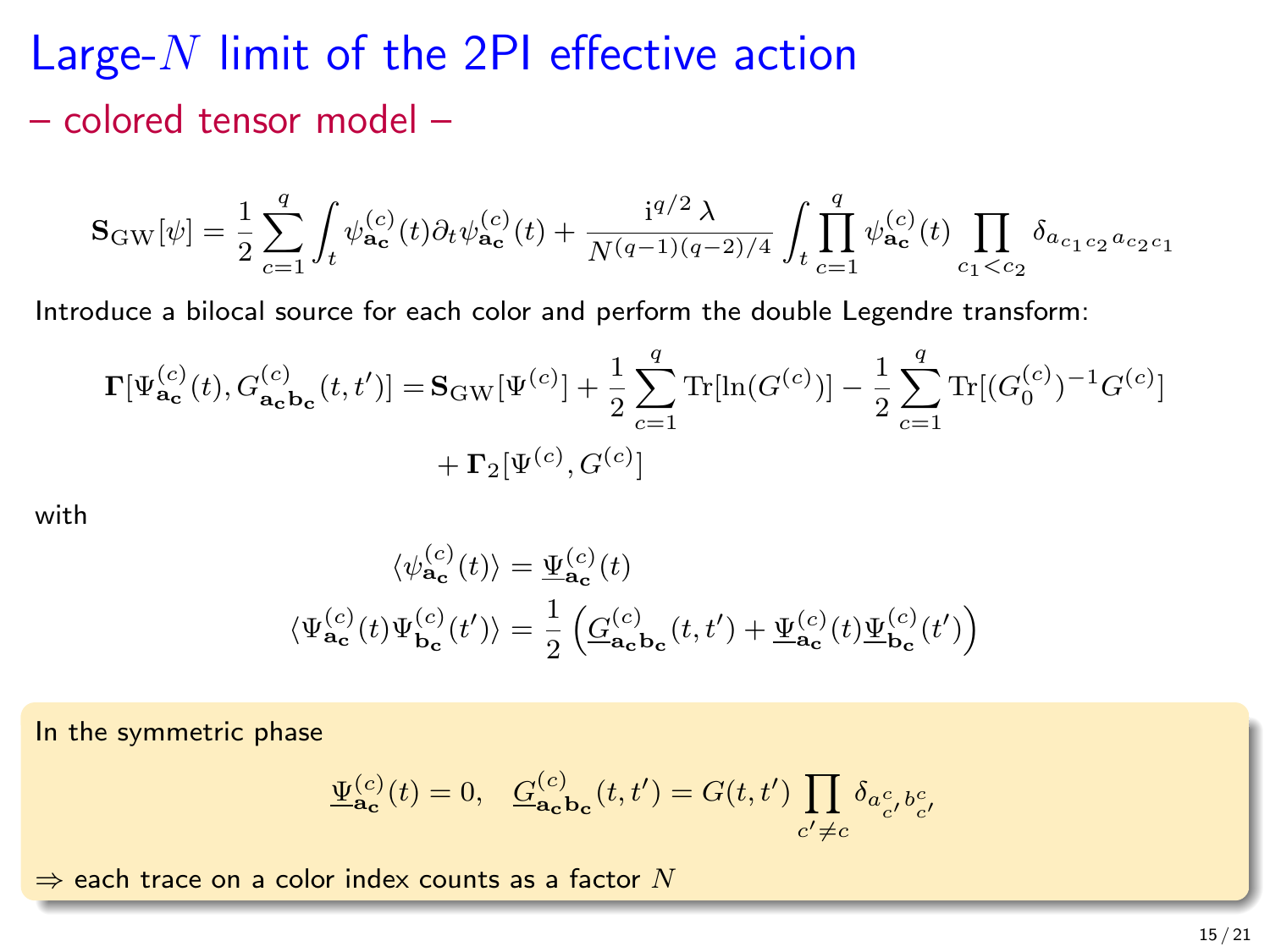## Leading-order 2PI effective action for colored tensor model

Large N:

Counting traces  $=$  counting faces in stranded graph  $\Rightarrow$  leading order is given by melons



$$
= - \frac{\lambda^2 N^{q-1}}{2} \int_{t,t'} G(t,t')^q
$$

⇒ Same result as in the SYK model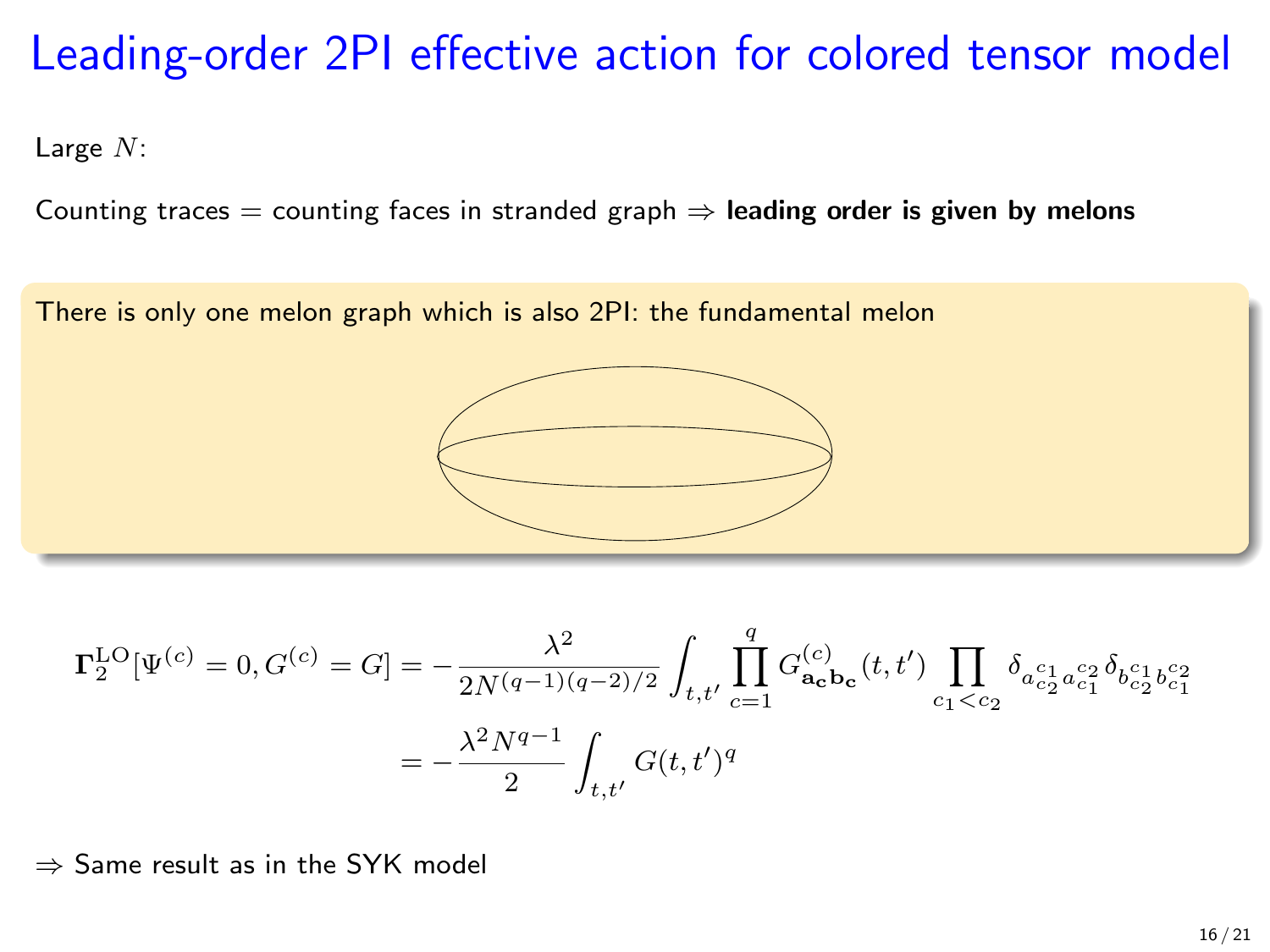## Next three subleading orders

$$
\begin{array}{c} \text{Leading order is} \sim N^{q-1}, \text{ while subleading orders start at } \sim N^2 \text{:}\\ \\ \Gamma_2[G] = \Gamma_2^{(q-1)}[G] + \Gamma_2^{(2)}[G] + \Gamma_2^{(1)}[G] + \Gamma_2^{(0)}[G] \ , \end{array}
$$

Subleading diagrams are an infinite family of ladders:



where colors and twist lead to different scalings with  $N$ : [Bonzom, Lionni, Tanasa - 2017]

|           | Order $N^2 \Rightarrow$ rails: alternating colors without twist   |
|-----------|-------------------------------------------------------------------|
| Order $N$ | $\Rightarrow$ rails: alternating colors with twist                |
| Order 1   | $\Rightarrow$ rails: non-alternating colors with or without twist |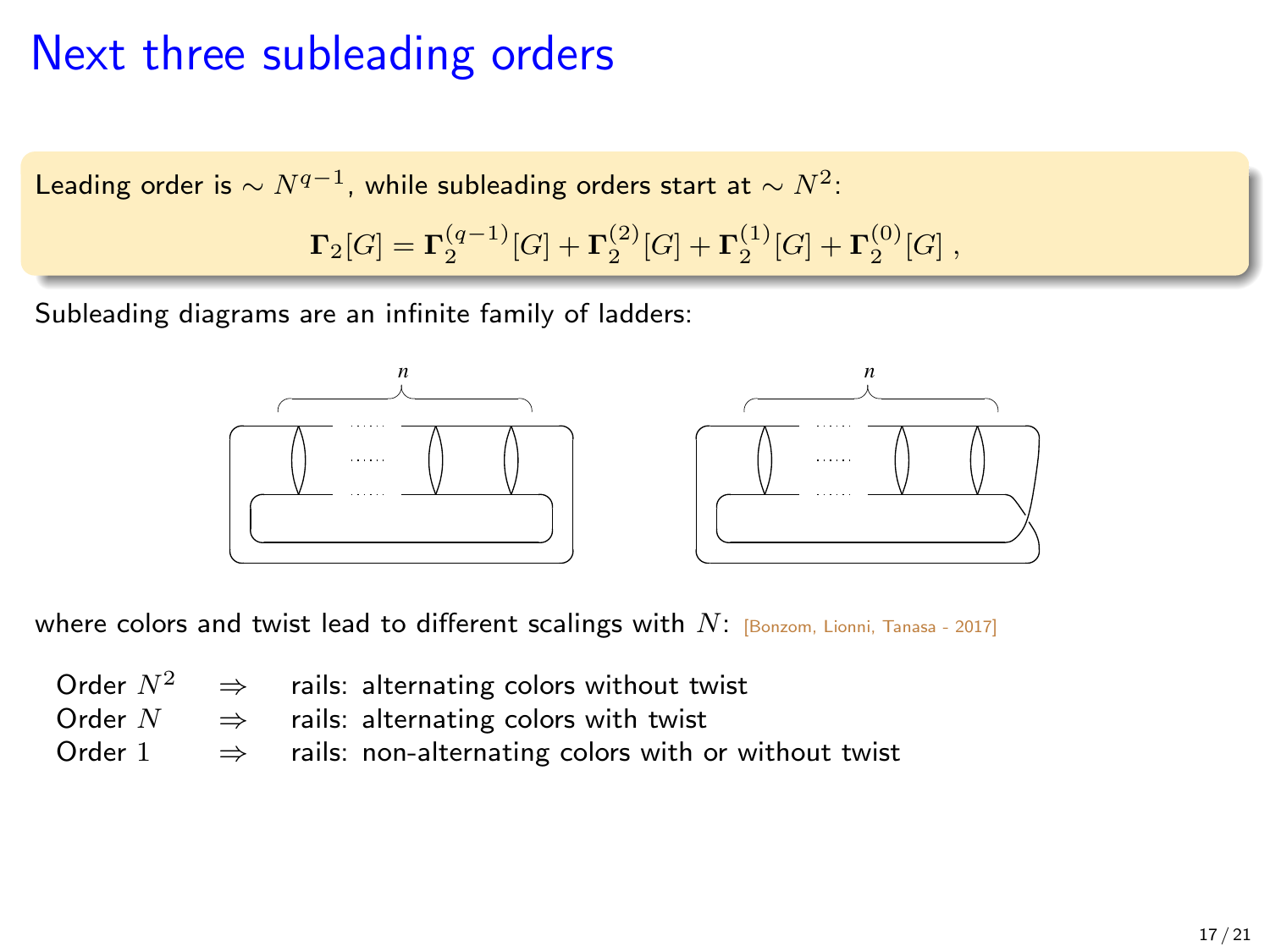### Resummation of subleading contributions

Subleading diagrams can be resummed:

$$
\Gamma_2^{(2)}[G] = N^2 \frac{1}{4} {q \choose 2} \text{Tr} \left[ I^= \ln \left( 1 - \lambda^4 \hat{K}^2 \right) \right]
$$
  
\n
$$
\Gamma_2^{(1)}[G] = N \frac{1}{4} {q \choose 2} \text{Tr} \left[ (-I^{\times}) \ln \left( 1 - \lambda^4 \hat{K}^2 \right) \right]
$$
  
\n
$$
\Gamma_2^{(0)}[G] = \frac{1}{2} \text{Tr} \left[ I_- \ln \left( 1 - (q-1)\lambda^2 \hat{K} \right) \right]
$$
  
\n
$$
+ \frac{q-1}{2} \text{Tr} \left[ I_- \ln \left( 1 + \lambda^2 \hat{K} \right) \right] - \frac{1}{2} {q \choose 2} \text{Tr} \left[ I_- \ln \left( 1 - \lambda^4 \hat{K}^2 \right) \right]
$$

where  $\hat{\mathcal{K}}$  is a ladder kernel, and  $I_\pm = (I^\pm \pm I^\times)/2$  are projectors on (anti-)symmetric bilocal functions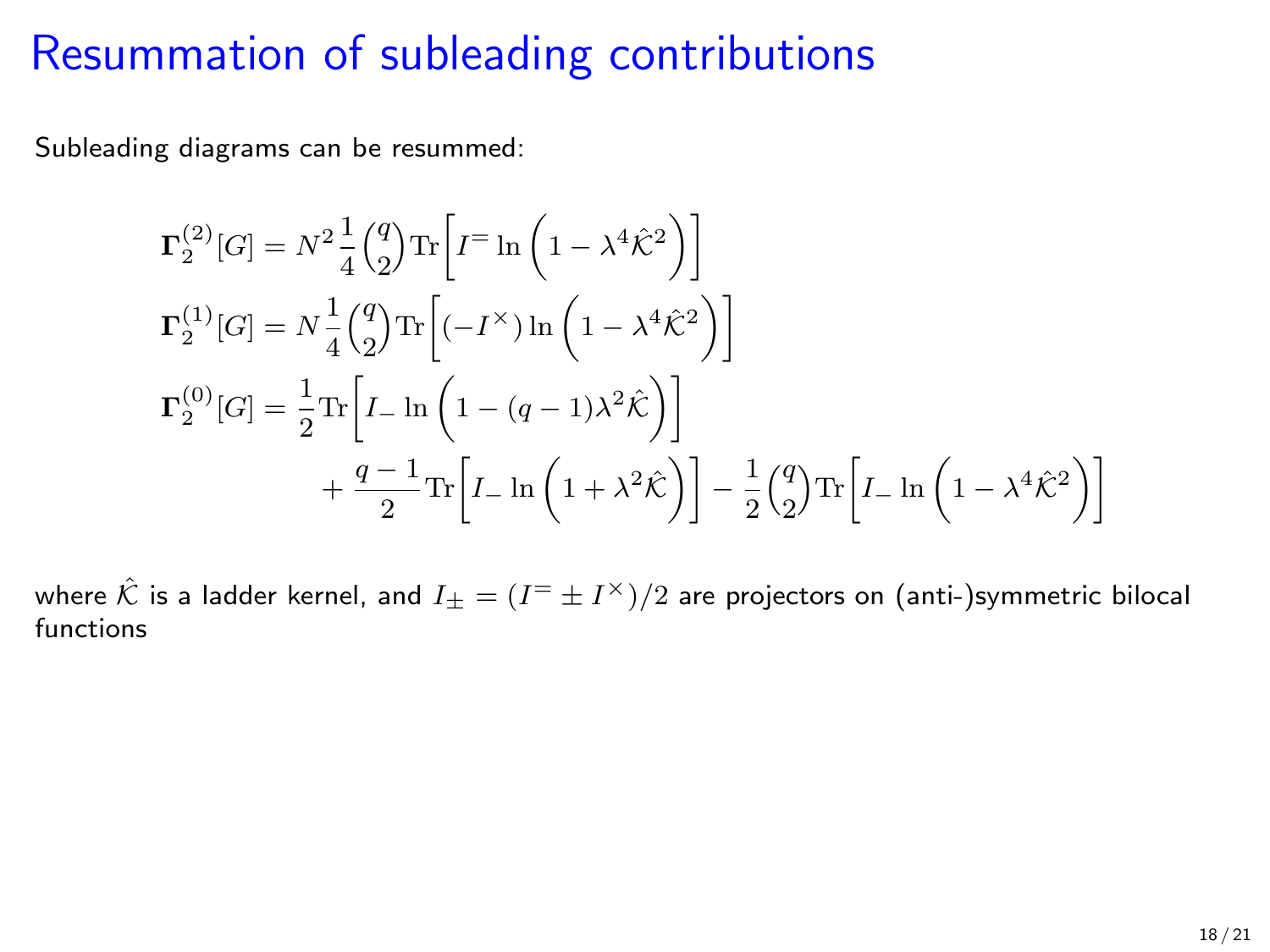#### Free energy

Putting all together we have the free energy (for  $q > 4$ ):

$$
-\ln Z = \Gamma[0, \underline{G}] = N^{q-1} \frac{q}{2} \text{Tr}[\ln(\underline{G}^{(0)})] - N^{q-1} \frac{q}{2} \text{Tr}[\partial_t \underline{G}^{(0)}] - N^{q-1} \frac{\lambda^2}{2} \int_{t, t'} \underline{G}^{(0)}(t, t')^q
$$

$$
+ \left[ \frac{N(N-1)}{2} {q \choose 2} \right] \frac{1}{2} \text{Tr} \left[ \ln \left( 1 - \lambda^4 [\underline{\hat{K}}^{(0)}]^2 I_+ \right) \right]
$$

$$
+ \left[ \left( \frac{N(N-1)}{2} + (N-1) \right) {q \choose 2} \right] \frac{1}{2} \text{Tr} \left[ \ln \left( 1 - \lambda^4 [\underline{\hat{K}}^{(0)}]^2 I_- \right) \right]
$$

$$
+ (q-1) \frac{1}{2} \text{Tr} \left[ \ln \left( 1 + \lambda^2 [\underline{\hat{K}}^{(0)}] I_- \right) \right] + \frac{1}{2} \text{Tr} \left[ \ln \left( 1 - (q-1) \lambda^2 [\underline{\hat{K}}^{(0)}] I_- \right) \right]
$$

where  $\underline{G}^{(0)}$  and  $\underline{\hat{\mathcal{K}}}^{(0)}$  are the leading-order on-shell two-point function and its ladder kernel (subleading corrections to  $\underline{G}^{(0)}$  contribute the free energy at order  $N^{5-q})$ 

We have rearranged subleading contributions to highlight a peculiar structure...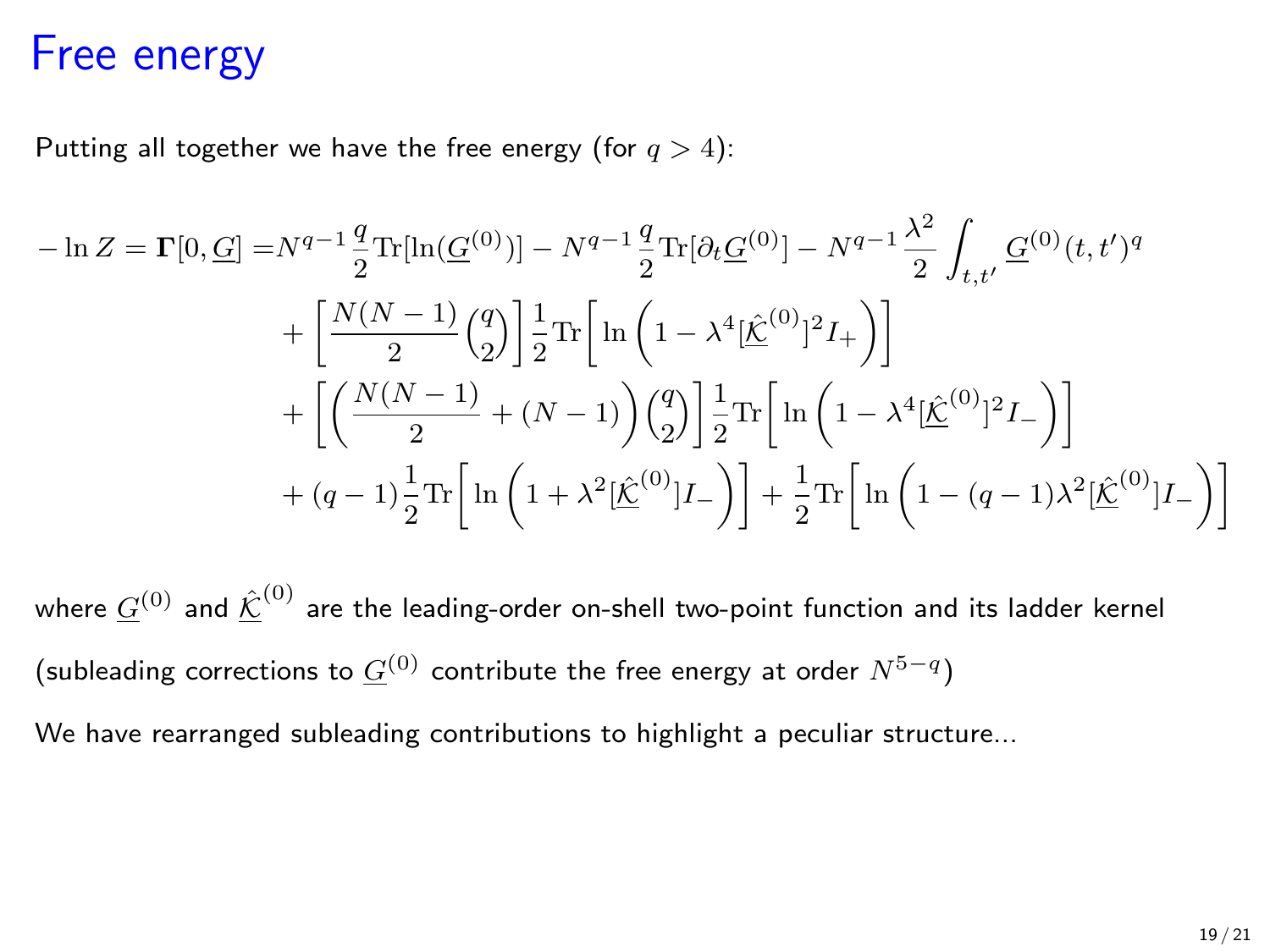### Interpretation in terms of an auxiliary theory

The trace-log terms can be interpreted as the one loop correction to the leading-order action

$$
N^{q-1}\frac{q}{2}\text{Tr}[\ln(G)] - N^{q-1}\frac{q}{2}\text{Tr}[\partial_t G] - N^{q-1}\frac{\lambda^2}{2} \int_{t,t'} G(t,t')^q
$$

Hint: Expanding around the saddle point

$$
G_{\mathbf{a_c}}^{(c)}(t, t') = \underline{G}^{(0)}(t, t') \delta_{\mathbf{a_c b_c}} + g_{\mathbf{a_c b_c}}^{(c)}(t, t')
$$

the one loop correction gives the  $\det(\mathbb{I} - \lambda^2 \mathbb{K})^{-1/2}$ , where the operator  $\mathbb K$  is a matrix in color space built out of kernels  $\mathcal{K}^{(c_1c_2)}$ , such as

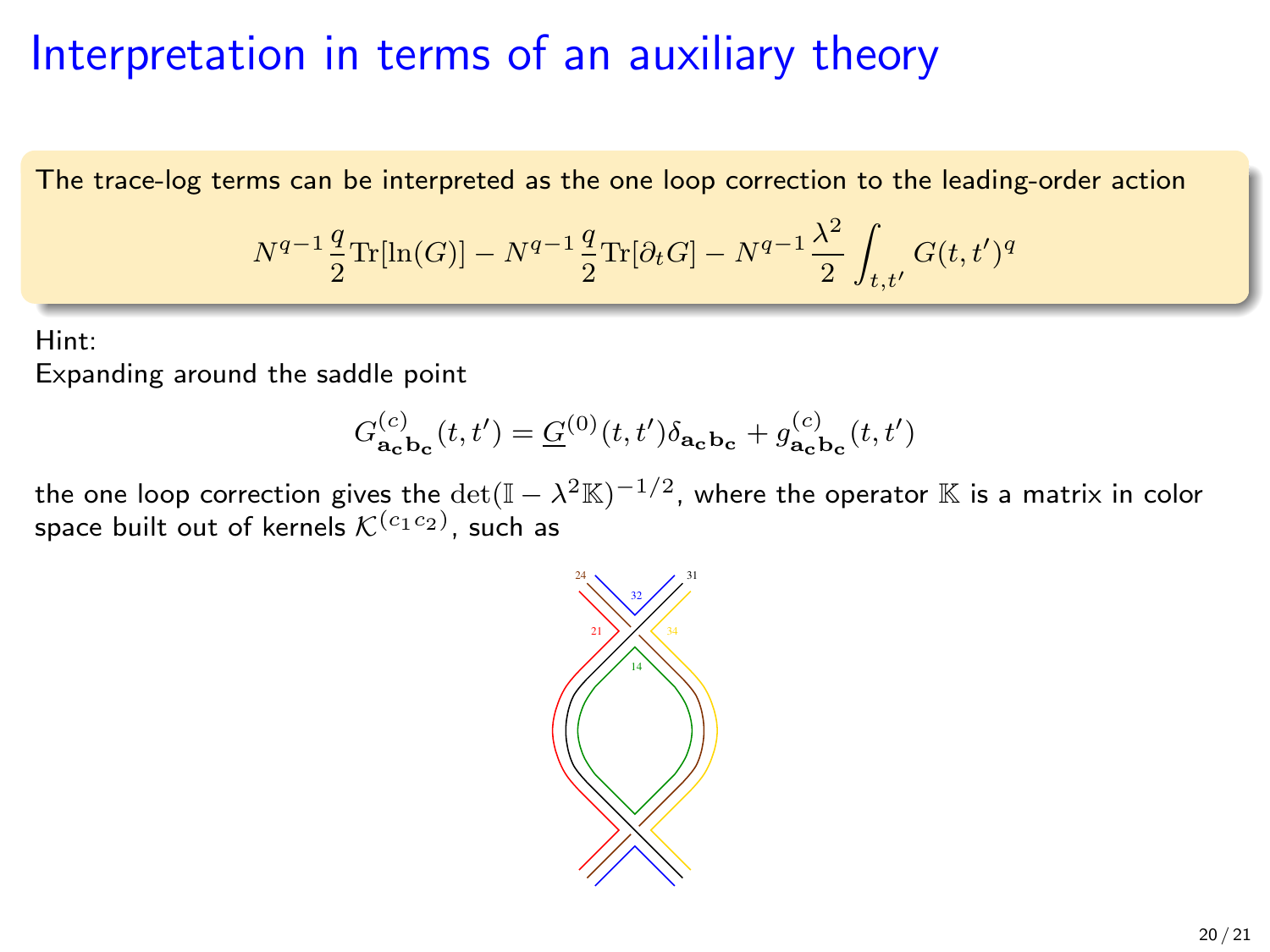#### Interpretation in terms of an auxiliary theory

The trace-log terms can be interpreted as the one loop correction to the leading-order action

$$
N^{q-1}\frac{q}{2}\text{Tr}[\ln(G)] - N^{q-1}\frac{q}{2}\text{Tr}[\partial_t G] - N^{q-1}\frac{\lambda^2}{2} \int_{t,t'} G(t,t')^q
$$

 $\Rightarrow$  fluctuations decompose into symmetric traceless matrices, antisymmetric matrices and scalars:

$$
g^{(c)}_{{\bf a_c b_c}}(t,t') = g^{(c)}(t,t') \prod_{i \neq c} \delta_{a^c_i b^c_i} + \sum_{i \neq c} g^{(ci)}_{a^c_i b^c_i}(t,t') \prod_{j \neq i,c} \delta_{a^c_j b^c_j} + \hat{g}^{(c)}_{{\bf a_c b_c}}(t,t')
$$

and  $g_{a_{ci}b_{ci}}^{(ci)}(t,t')$  decomposed in symmetric traceless and antisymmetric parts

Taking into account the matrix structure of  $K$ , we find exactly the free energy above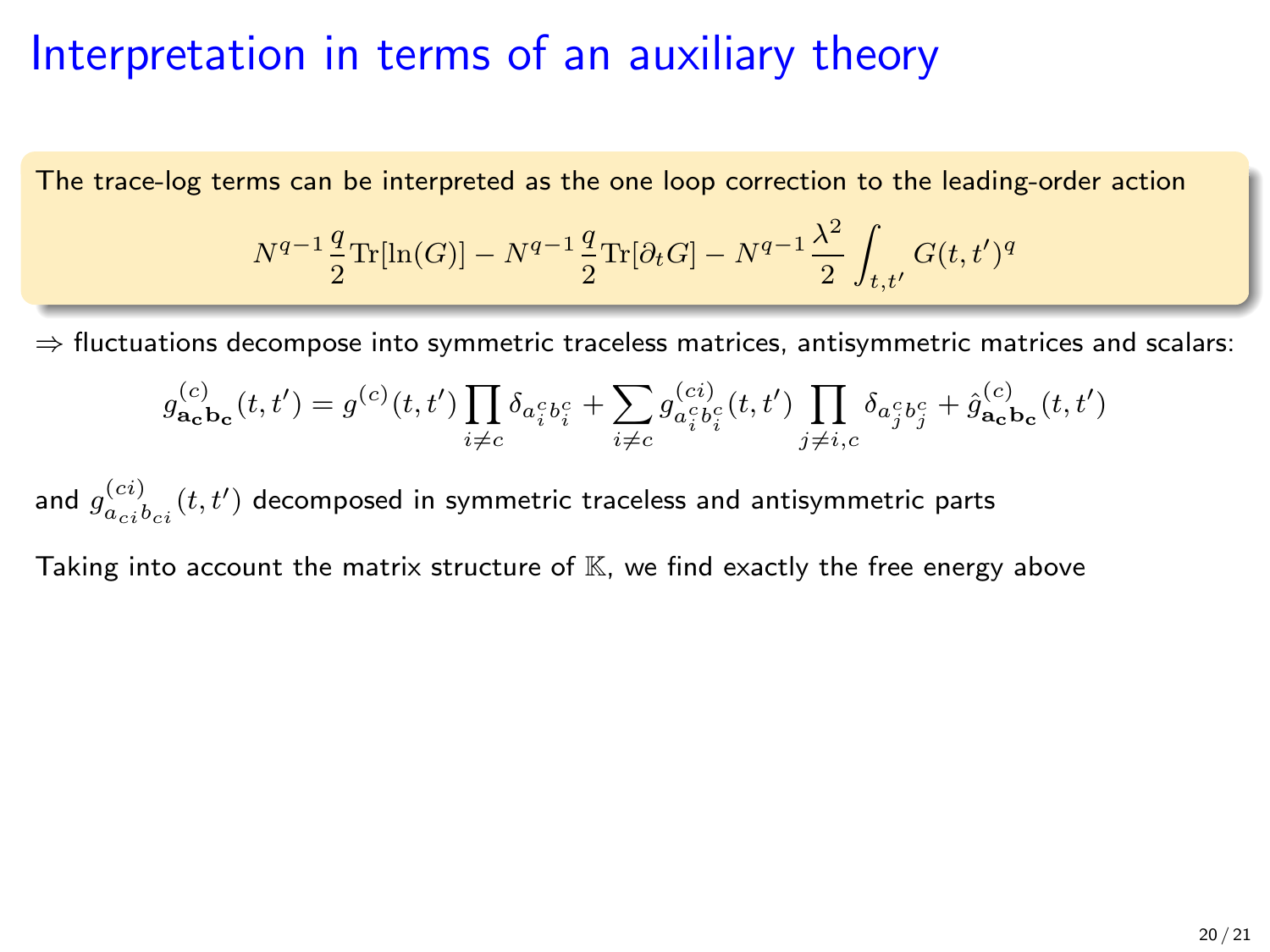# Conclusions and outlook